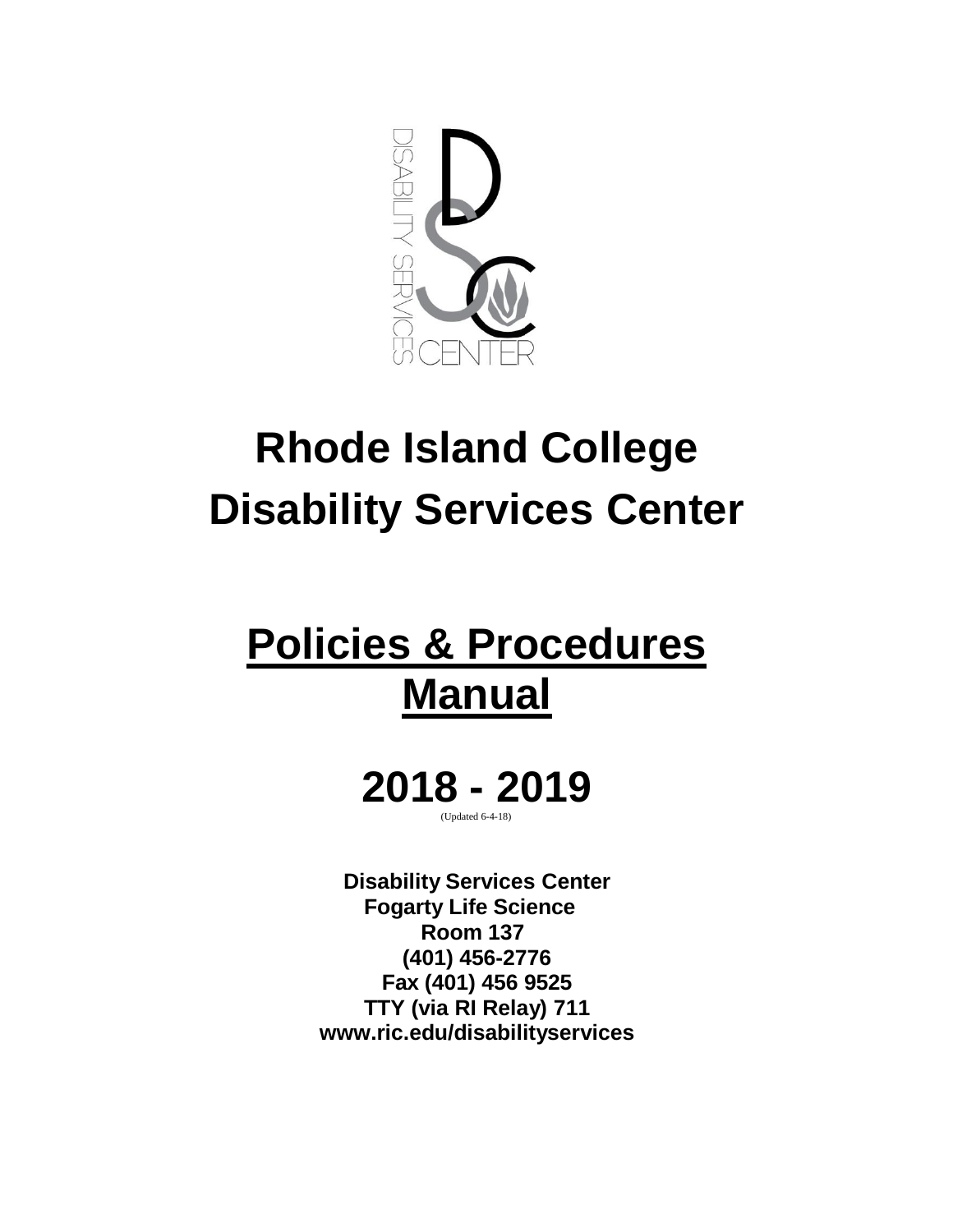|  | Contents |
|--|----------|
|  |          |

|                                                        | 3  |
|--------------------------------------------------------|----|
|                                                        | 3  |
| Americans with Disability Act / The Rehabilitation     | 4  |
| Notice of Affirmative Action and Nondiscrimination     |    |
| Registering with the Disability Services Center        |    |
|                                                        | 6  |
|                                                        | 7  |
|                                                        | 9  |
|                                                        | 10 |
|                                                        | 12 |
| Accommodations for Second Language Requirement         | 13 |
|                                                        | 14 |
|                                                        | 15 |
| Accommodations for Students with Physical Disabilities | 17 |
| Accommodations for Students with Life-Threatening      | 17 |
| Accommodations for Students with Food Allergies        | 18 |
|                                                        |    |
|                                                        |    |
|                                                        | 20 |
|                                                        | 21 |
|                                                        | 22 |
|                                                        | 23 |
|                                                        | 24 |
|                                                        | 24 |
|                                                        | 25 |
|                                                        | 26 |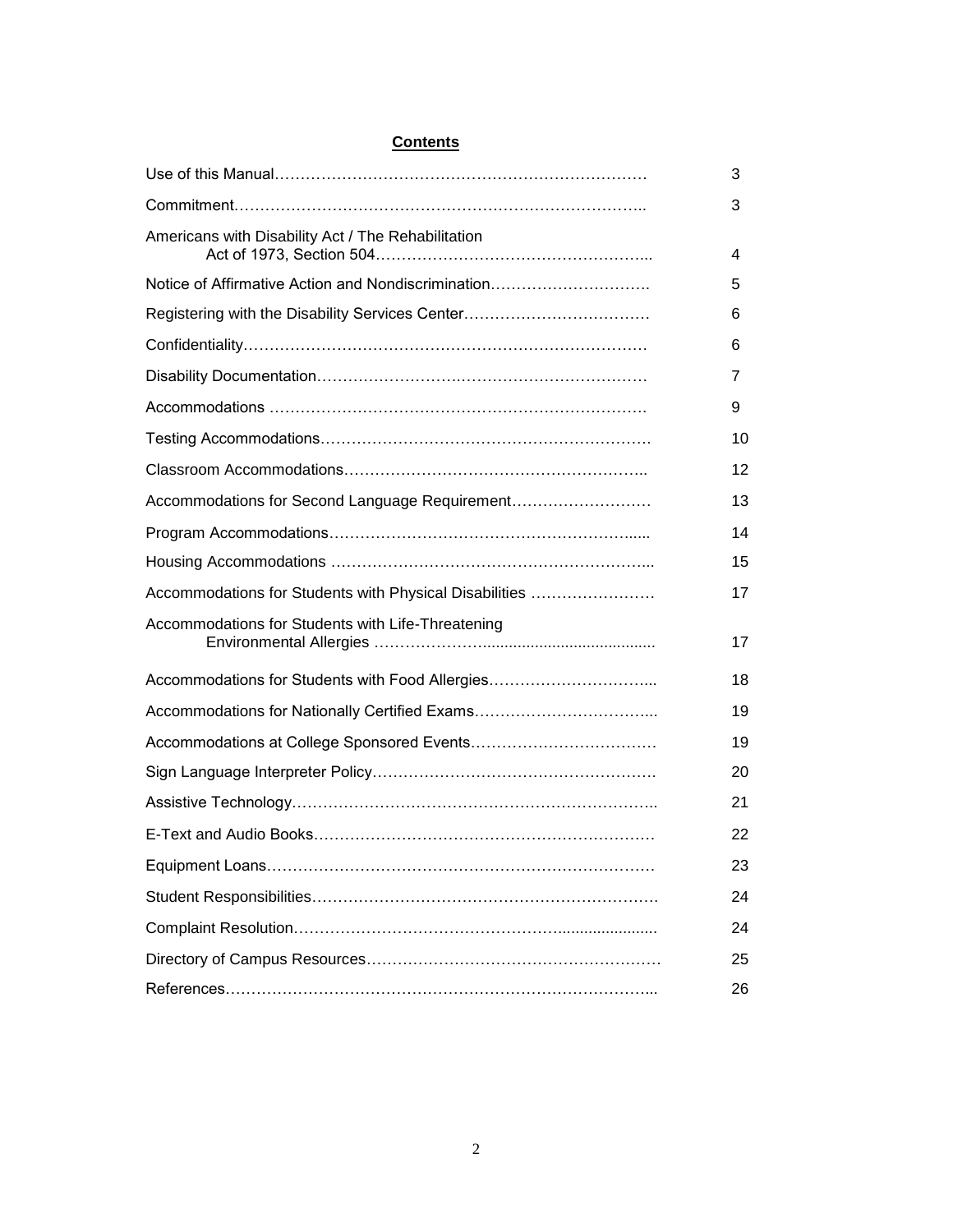#### **Use of this Manual**

This policy and procedures manual is a working document designed for students, faculty and administration to obtain general information, which is subject to change with or without notice. This manual is not a contract; it serves as a source of guidelines. Specific questions about proper procedures, policies, and accommodations for students with disabilities should always be directed to the Disability Services Center.

#### **Commitment**

The Disability Services Center, within the college's Division of Community, Equity and Diversity, is the central location on campus for disability-related services for students and is a primary resource to educate, train, and guide the college community in understanding disability access, rights, and responsibilities. We recognize disability as a form of diversity, promote the inclusion of individuals with disabilities in all aspects of college life, and endeavor to make students aware of the many opportunities and resources available to them at Rhode Island College.

We are committed to providing reasonable accommodations for students with disabilities and supporting them in achieving their academic goals. We serve students with all types of disabilities: mobility, hearing, vision, motor, psychological, learning, attention, speech, medical, developmental, and other conditions. In addition, the Disability Services Center shall seek to assist students with temporary impairments, who are in need of short-term accommodations. Support services may include classroom and testing accommodations, advisement, referrals, and use of assistive technology.

Students who **self-identify** and provide the Disability Services Center appropriate **documentation** of their condition may be eligible to receive reasonable accommodations in accordance with Section 504 of the Rehabilitation Act of 1973, the Americans with Disabilities Act, and analogous state laws. The Disability Services Center is also available to advise any student who needs information about how to obtain appropriate documentation of a disability.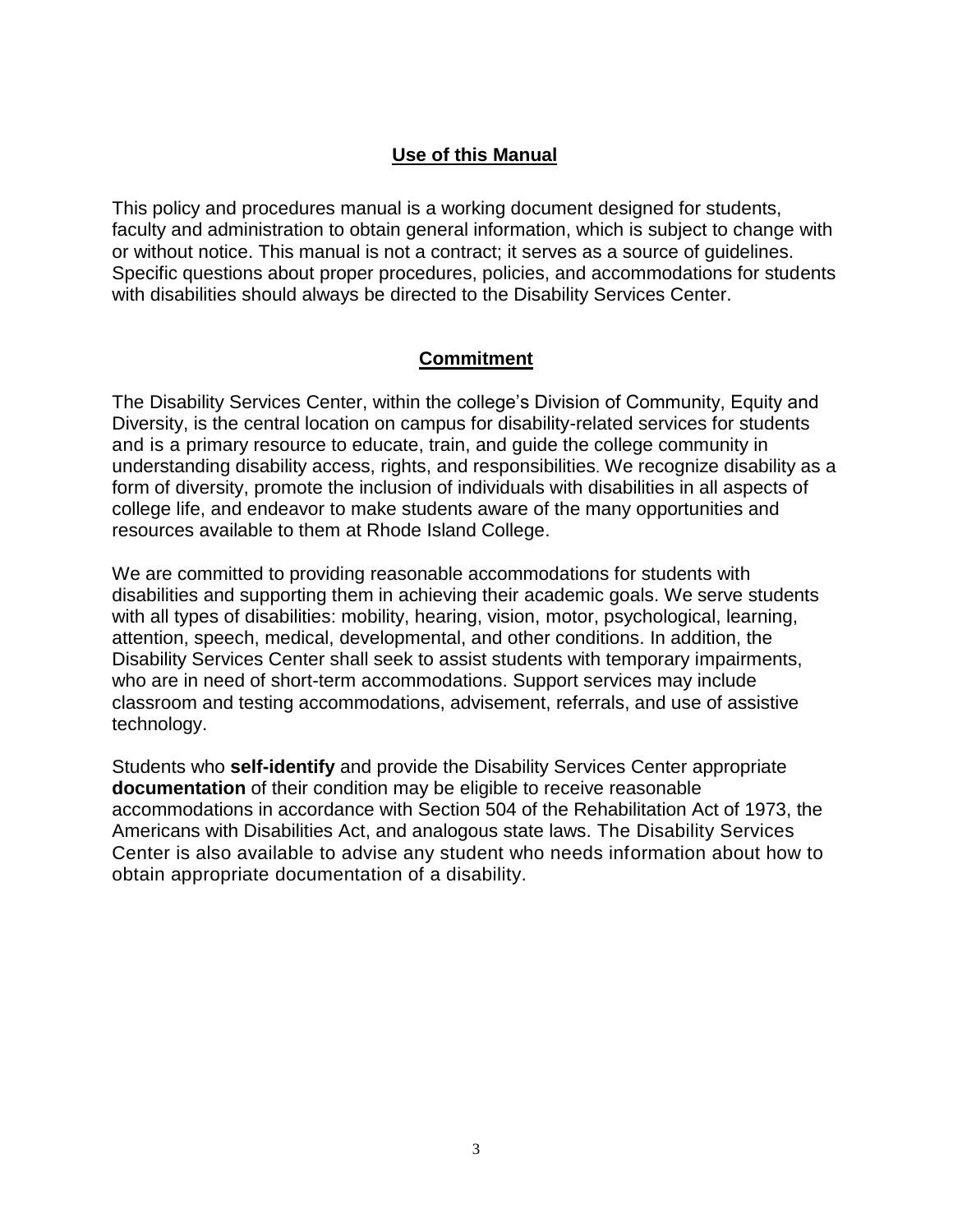#### **Americans with Disabilities Act (ADA)/ The Rehabilitation Act of 1973, Section 504**

In accordance with state and federal law, it is the policy of Rhode Island College that "*no otherwise qualified person with a disability…shall, solely by reason of …disability, be excluded from the participation in, be denied the benefits of, or be subjected to discrimination under any program or activity."* The Americans with Disabilities Act, as amended, defines the term "disability" to mean a physical or mental impairment that substantially limits one or more major life activities.

Major Life Activities include, but are not limited to, caring for oneself, performing manual tasks, seeing, hearing, eating, sleeping, walking, standing, lifting, bending, speaking, breathing, learning, reading, concentrating, thinking, communicating, and working.

A Major Life Activity also includes the operation of a major bodily function, including but not limited to, functions of the immune system, normal cell growth, digestive, bowel, bladder, neurological, brain, respiratory, circulatory, endocrine, and reproductive functions.

**Note:** Although individuals with temporary impairments are not regarded as having a disability under the ADA, the Disability Services Center nevertheless attempts to assist students who need short term accommodations. For the sake of convenience, the references in this manual to "students with disabilities" include both students who meet the legal definition and those whose impairments do not meet the legal definition.

## **Accommodation Policy Statement:**

Rhode Island College is required by law to ensure that students with documented disabilities are provided with the reasonable accommodations necessary to effectively address their individual educational needs. Students seeking course accommodations for a disability must first register with the Disability Services Center (DSC) at 401-456- 2776, [dsc@ric.edu.](mailto:dsc@ric.edu) To register with the DSC, a student must make an appointment, provide comprehensive documentation of his/her disability as defined by the Americans with Disabilities Act (ADA) and Section 504 of the Rehabilitation Act of 1973, and complete a release form. If eligible for reasonable accommodations, DSC will provide the student with *Request for Reasonable Accommodation Letters* for each course. Next, the student should arrange to meet privately with each course instructor to present and discuss the Letter. The instructor will work in collaboration with the student (and the Disability Services Center, as needed) to address this request to the fullest extent possible.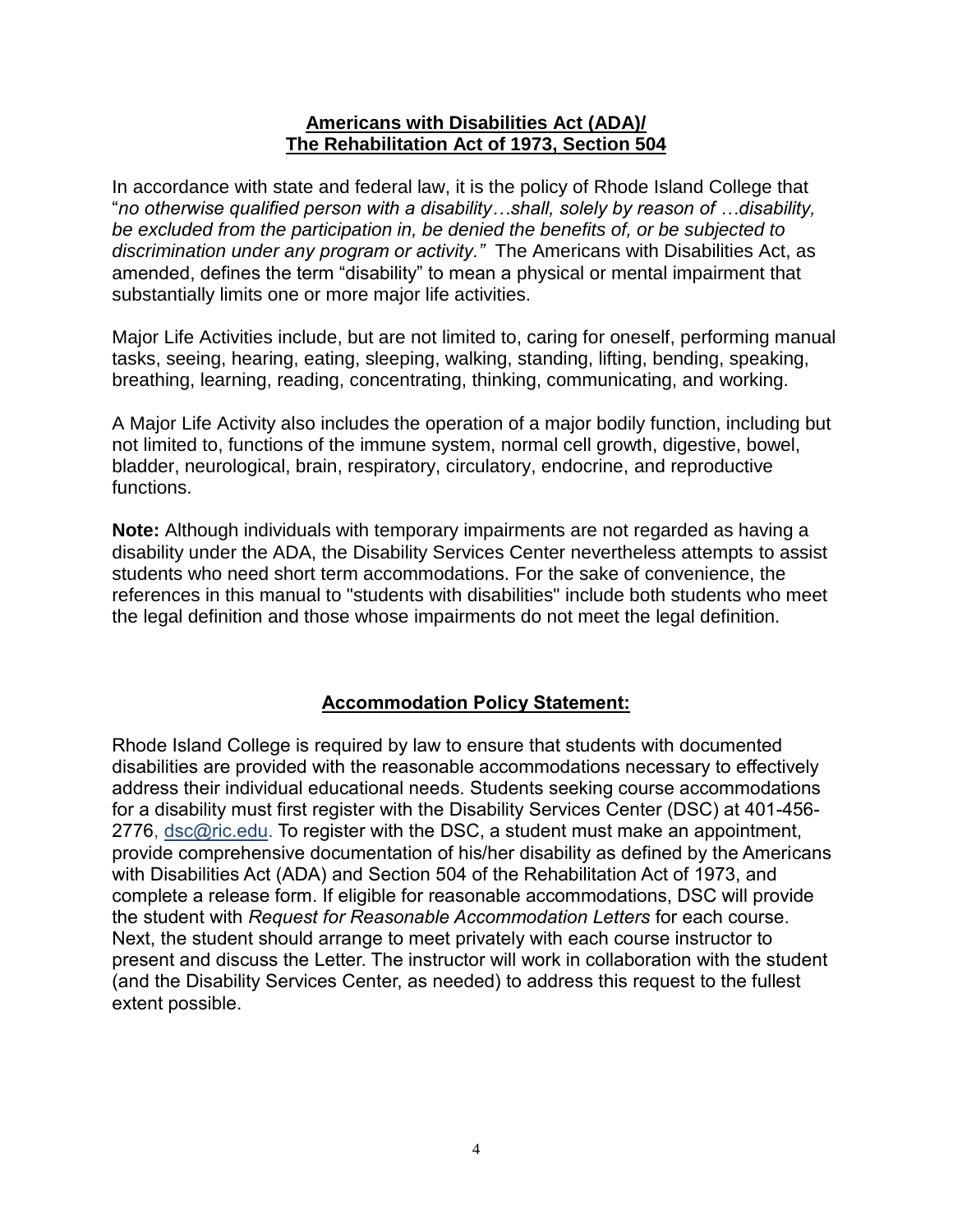#### **Statement of Nondiscrimination and Affirmative Action**

Pursuant to the philosophy of the Board of Education and the Council on Postsecondary Education, Rhode Island College prohibits discrimination, including harassment and retaliation, on the basis of race, color, creed, national or ethnic origin, gender, gender identity or expression, religion, disability, age, sexual orientation, genetic information, marital status, citizenship status or status as a special disabled veteran, recently separated veteran, Vietnam era veteran, or any other veteran who served on active duty during a war or in a campaign or expedition for which a campaign badge has been authorized. Rhode Island College also prohibits all forms of sexual harassment and sexual violence.

The college's policy of nondiscrimination is consistent and compliant with the procedural and substantive provisions of, applicable state and federal law and regulations including but not limited to Titles VI and VII of the Civil Rights Act of 1964, as amended; Title IX of the 1972 Educational Amendments to the Higher Education Act; the Age Discrimination in Employment Act of 1967; Sections 503 and 504 of the Rehabilitation Act of 1973, as amended; Section 402 of the Vietnam Era Veterans Readjustment Assistance Act of 1974, as amended; the Equal Pay Act of 1963; the Americans with Disabilities Act of 1990; ADA Amendment Act of 2008; the Higher Education Act of 1965, as amended; the Violence Against Women Reauthorization Act of 2013; the Genetic Information Nondiscrimination Act, Executive Order 11246, as amended; Executive Order 91-39; Executive Order 92-2; and Rhode Island General Law §28-5.1, as amended.

Inquiries concerning the College's administration of the nondiscrimination laws should be addressed to the Director of Human Resources/Title IX Coordinator, 314 Roberts Hall, Rhode Island College, Providence, RI 02908-1991, tel. (401) 456-8218 or 456- 8216 or TTY - via RI Relay at 1-800-745-5555. Questions regarding provisions for students with disabilities should be directed to the Office of Student Life, Student Union Room 408, Rhode Island College, Providence, RI 02908-1991, tel. (401) 456-8061 or TTY (via RI Relay) 711 . Questions regarding provisions of the Americans with Disabilities Act (ADA) should be addressed to the Director of Human Resources/ADA Coordinator, 114 Roberts Hall, Rhode Island College, Providence, RI 02908-1991, tel. (401) 456-8218 or 456-8216 or TTY - via RI Relay at 1-800-745-5555.

Inquiries concerning the application of Title IX may be referred to the Title IX Coordinator or to the Office for Civil Rights: Office for Civil Rights, Boston Office, U.S. Department of Education, 5 Post Office Square, 8th Floor, Boston, MA 02109-3921, Telephone: 617-289-0111\*, Fax: 617-289-0150, E-mail: [OCR.Boston@ed.gov.](mailto:OCR.Boston@ed.gov)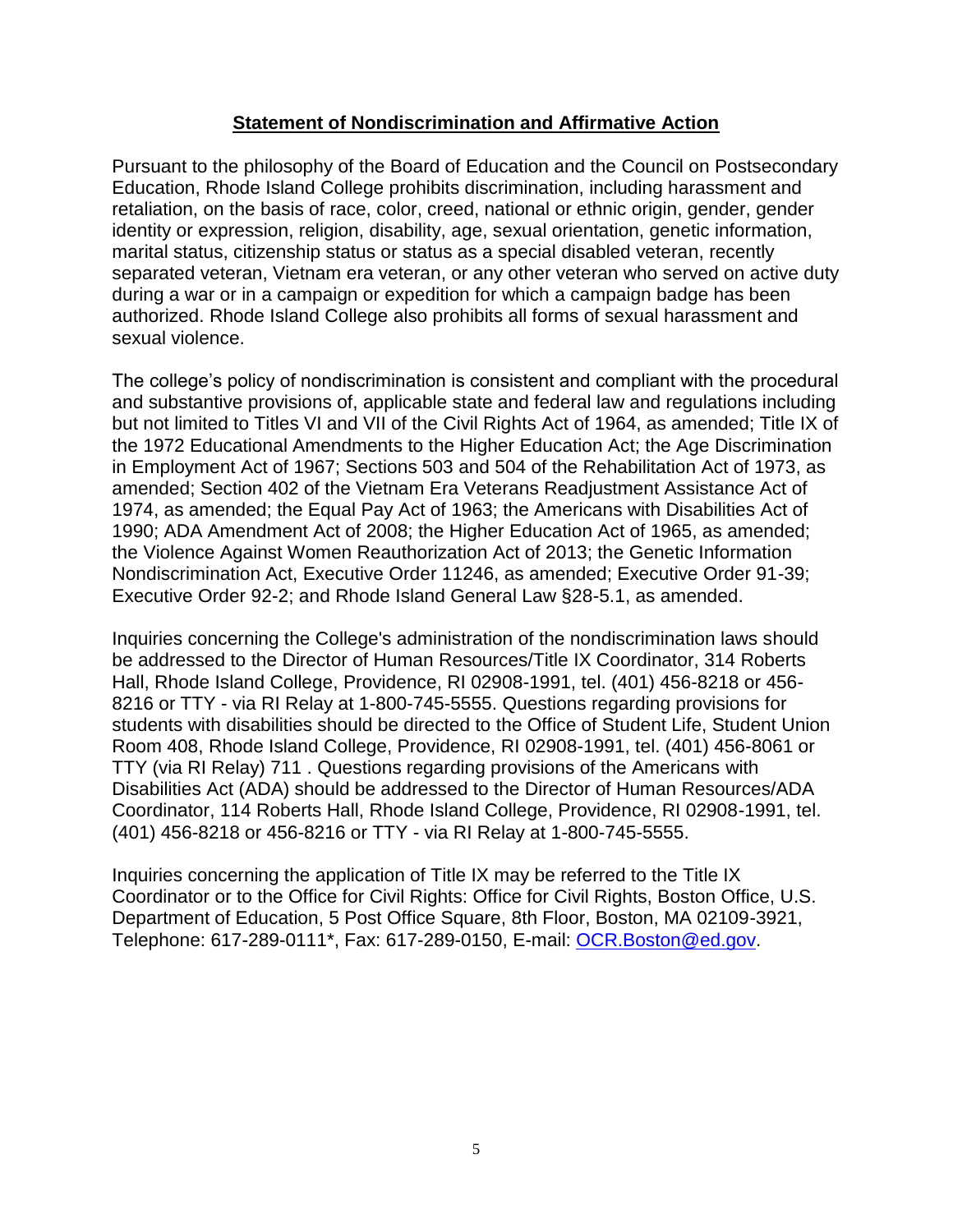## **Registering with the Disability Services Center**

The process of registering as a student with a disability includes three elements in order to be considered complete:

- 1.) Students with disabilities who enroll at Rhode Island College must self-identify and make an appointment to register with the Disability Services Center as soon as possible**,** in order to request reasonable accommodations.
- 2.) Appropriate documentation of the disability must be provided, as detailed in Documentation section of this manual.
- 3.) A Release of Information form must be signed by the student allowing the Disability Services Center to verify registration and eligibility for accommodations.

## **Confidentiality**

*Disability Documentation*: In accordance with the Family Educational Rights and Privacy Act (FERPA), the Disability Services Center maintains the confidentiality of registered students' Disability Documentation and will not release any part of the documentation without the student's written consent.

*Registration and Accommodation Information*: In order to begin the accommodation process, students with disabilities must sign a Release of Information form.

- By signing the Release, students authorize the Disability Services Center to confirm to *Rhode Island College Faculty and Staff* whether the student is registered with the center and which relevant accommodations may be required.
- The Disability Services Center will only provide *Off-Campus* persons (i.e. family members, doctors, case workers, etc.) with information regarding a student only if written authorization to communicate with the person is given on the Release of Information form.

*Extraordinary Circumstances:* In some circumstances, in order to assist a student with a disability, it is necessary to share certain otherwise confidential information with on or off campus persons whom the Disability Services Center deems have a "need to know". This will not be done, absent extraordinary circumstances, without the student's permission. Such circumstances may include releasing relevant information to appropriate officials in cases of health and safety emergencies, or complying with a judicial order or lawfully issued subpoena.

*Transcripts*: Registration with the Disability Services Center and the use of reasonable accommodations is not recorded on a student's official college transcript.

*Disposal of Confidential Information*: The Disability Services Center will shred all information on file after five (5) years of no contact with a registered student.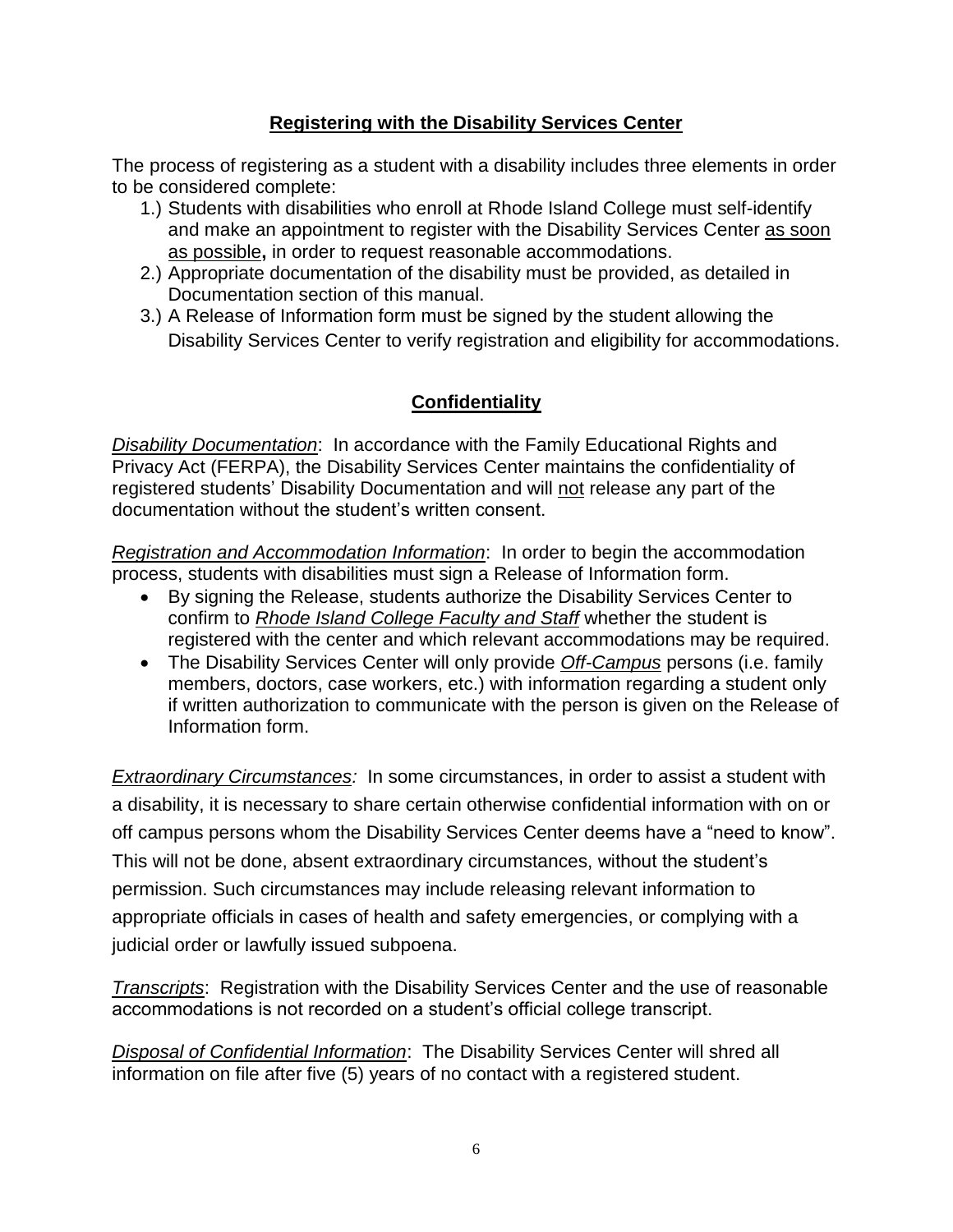## **Disability Documentation**

The Disability Services Center requires students to submit appropriate documentation for substantiating a disability and verifying a request for particular accommodations. Disability Services staff work with students on a case-by-case basis to understand how a disability may impact a student and to make informed decisions about reasonable accommodations and support services in a college setting.

Such decisions are based on a combination of information gathered from documentation from qualified external or third parties as well as consultation, observations, and interactions with a student about his or her experience of disability, barriers, limitations, strengths, learning style, and effective and ineffective accommodations. The Disability Services Center is available to advise any student who needs information about how obtain appropriate documentation of a disability.

## **Documentation from Qualified External or Third Parties**

Documentation from external sources may include educational or medical records, comprehensive reports created by health care providers, psychologists, teachers, or the educational system. This information is inclusive of documents that reflect education and accommodation history. Documentation will vary in its relevance and value depending on the original context, how recently the evaluation was conducted, credentials of the evaluator, level of detail provided, and the comprehensiveness of the narrative.

## **Essential Elements of Quality Documentation:**

- **The credentials of the evaluator(s)**
	- The best quality documentation is provided by a licensed or otherwise properly credentialed professional who has undergone appropriate and comprehensive training, has relevant experience, and has no personal relationship with the individual being evaluated. A good match between the credentials of the individual making the diagnosis and the condition being reported is expected (e.g., an orthopedic condition might be documented by a physician, but not a licensed psychologist).
- **A diagnostic statement identifying the disability** Quality documentation includes a clear diagnostic statement that describes how the condition was diagnosed, provides information on the functional impact, and details the typical progression or prognosis of the condition.

#### **A description of the diagnostic methodology used** Quality documentation includes a description of the diagnostic criteria, evaluation methods, procedures, tests and dates of administration, as well as a clinical narrative, observation, and specific results. Where appropriate to the nature of the disability, having both summary data and specific test scores within the report is recommended.

 **A description of the current functional limitations** Information on how the disabling condition(s) currently impacts the individual provides useful information for both establishing a disability and identifying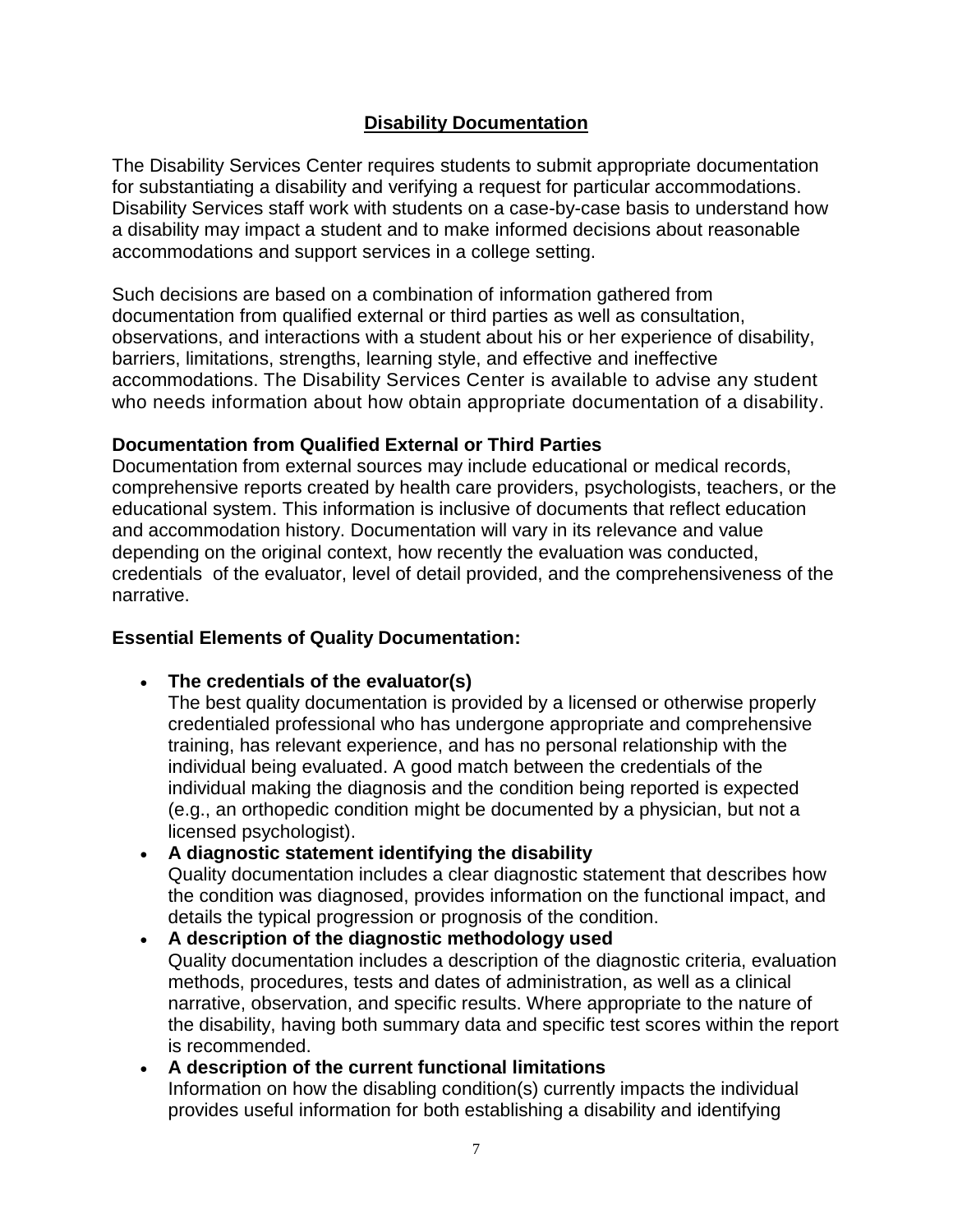possible accommodations. A combination of the results of formal evaluation procedures, clinical narrative, and the individual's self report is the most comprehensive approach to fully documenting the impact.

- **A description of the expected progression or stability of the disability** It is helpful when documentation provides information on expected changes in the functional impact of the disability over time and context. Information on the cyclical or episodic nature of the disability and known or suspected environmental triggers to episodes provides opportunities to anticipate and plan for varying functional impacts.
- **A description of current and past accommodations, services and/or medications**

The most comprehensive documentation will include a description of both current and past medications, auxiliary aids, assistive devices, support services, and accommodations, including their effectiveness in ameliorating functional impacts of the disability. A discussion of any significant side effects from current medications or services that may impact physical, perceptual, behavioral, or cognitive performance is helpful when included in the report.

 **Recommendations for accommodations, adaptive devices, assistive services, compensatory strategies, and/or support services** Recommendations from professionals with a history of working with the individual provide valuable information for review and the planning process. It is most helpful when recommended accommodations and strategies are logically related to functional limitations; if connections are not obvious, a clear explanation of their relationship can be useful in decision-making. While the postsecondary institution has no obligation to provide or adopt recommendations made by outside entities, those that are congruent with the programs, services, and benefits offered by the college or program may be appropriate.

For Documentation guidelines based on specific Type of Disability, and a listing of qualified professionals, please see the following documents:

*Guidelines for Documentation of:*

- *Attention Deficit Disorders*
- *Autism Spectrum Disorders*
- *Medical Conditions*
- *Hearing Disabilities*
- *Learning Disabilities*
- *Physical Disabilities*
- *Psychiatric/Psychological Disabilities*
- *Temporary Conditions*
- *Vision Disabilities*

Each of these documents may be obtained from the Disability Services Center or viewed on our website at [www.ric.edu/disabilityservices.](http://www.ric.edu/disabilityservices)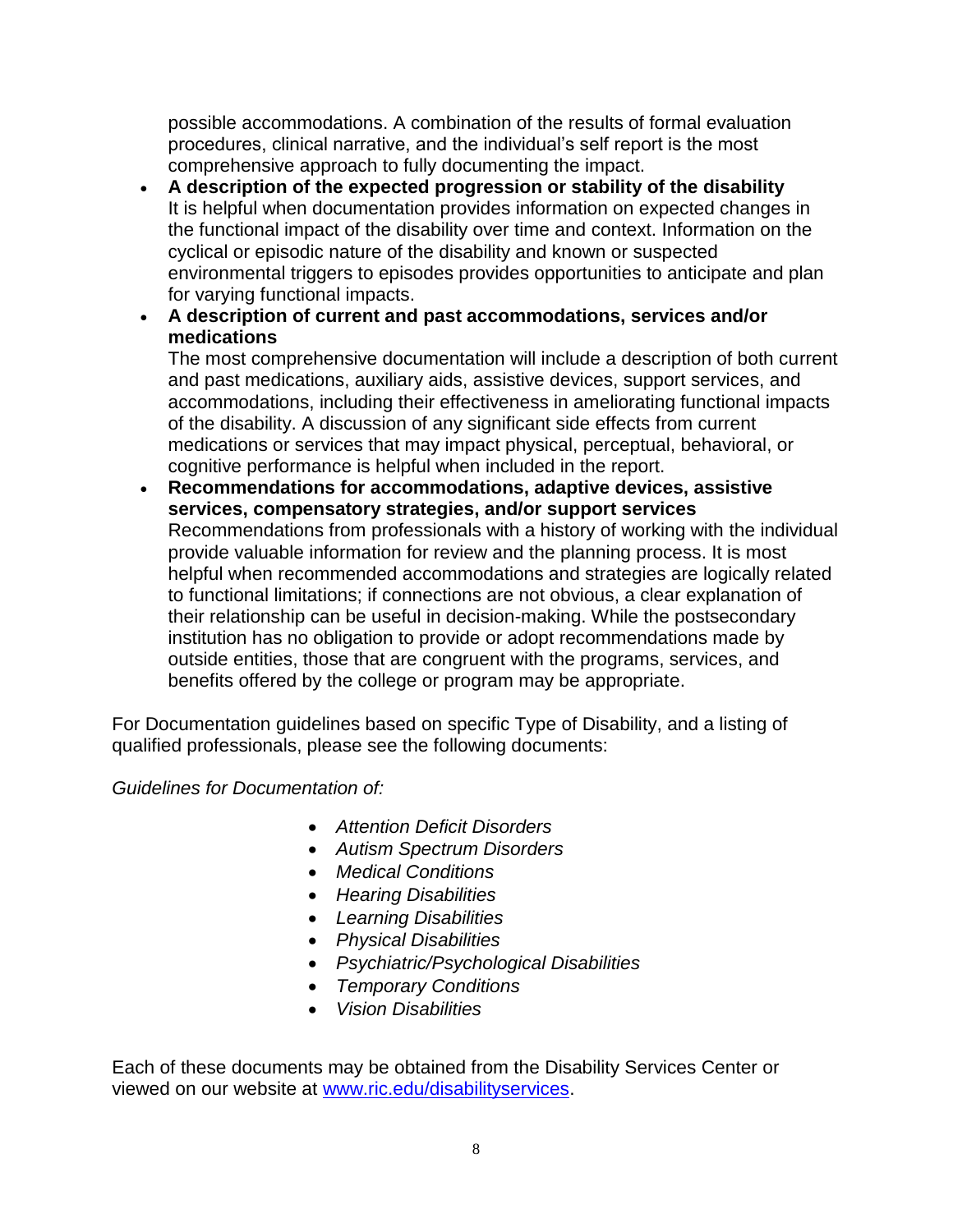## **Accommodations**

Appropriate accommodations are determined on an individual basis for students who register with the Disability Services Center, and are based upon specific recommendations and justifications for reasonable accommodations, as described in the Disability Documentation section of this manual. The final determination for the nature of appropriate and reasonable accommodations rests with Rhode Island College.

## *Regarding accommodations, students agree that:*

- 1. Accommodations will not alter or waive an essential part of any course, program, or degree.
- 2. Technical standards or requirements set forth by the major or school will be met.
- 3. Receiving reasonable accommodations is not a guarantee of academic success.
- 4. Accommodations are not retroactive.
- 5. The effectiveness of accommodations requires an independent effort from the student to accept certain ongoing responsibilities for planning, managing, monitoring, and communicating accommodation needs.
- 6. In order to receive Testing and Classroom accommodations each semester, Request for Reasonable Accommodation letters must be requested from the Disability Services Center at the beginning of each semester.
- 7. Students must deliver each Request for Reasonable Accommodation letter to their professors as early as possible. Once the student and professor have met privately to discuss the student's accommodation needs and the professor has signed the letter, the original letter must be returned to the Disability Services Center. (Professors and students may make copies of these letters, as needed.)
- 8. Testing and Classroom accommodations become effective on the date that the Request for Reasonable Accommodations letter is signed by the professor and are only valid from the date signed through the end of the semester.

## **Facilitating Accommodations:**

The Disability Service Center serves as an advocate for students with disabilities and also encourages students toward self-advocacy and self-determination. If a student experiences a problem requesting or receiving reasonable accommodations at the College and is unable to resolve the problem directly with the faculty or staff member providing the accommodation, he/she should contact the Disability Services Center as soon as possible for assistance with negotiating and implementing reasonable accommodations.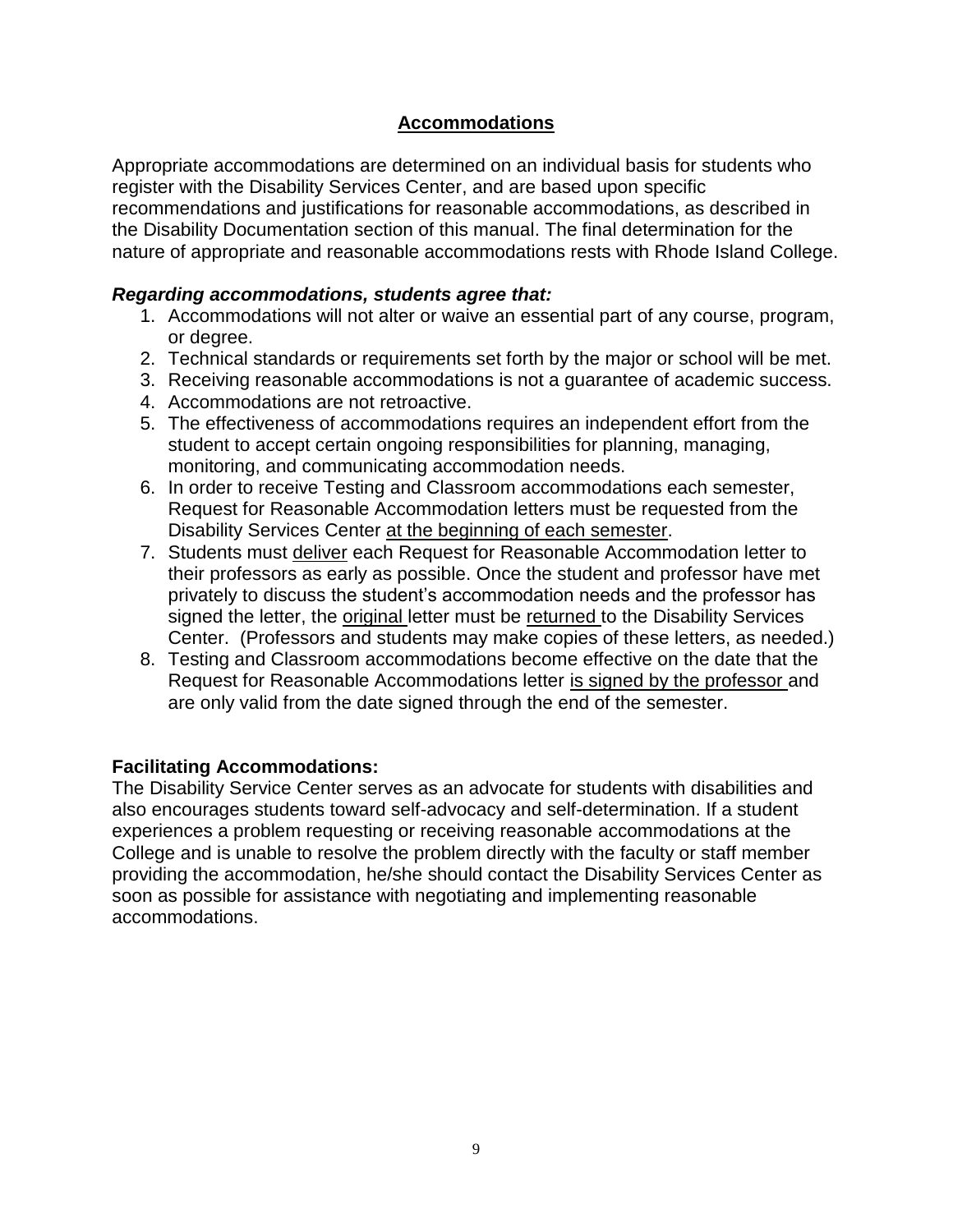## **Testing Accommodations**

#### **Extended Time for Exams**

If documented, a student may request extended time to complete exams. This usually consists of 1 ½ to double time. Extended time for exams allows a student to have additional time to complete the exam on the day it is scheduled for the class, not the ability to take the exam at a later date (e.g. due to lack of preparedness). The extra time needed to complete an exam should be scheduled such that it does not interfere with the student's other regularly scheduled classes.

#### **Separate Location for Exams**

If documented, a student may request to take exams at a separate location that will help to reduce distractions. *Please keep in mind that separate rooms are not guaranteed to be completely distraction-free, solitary, or private. However, disposable earplugs are available from Disability Services upon request***.**

#### **Readers for Exams**

Some students may have documentation indicating an accommodation for readers on quizzes and exams. The reader is only allowed to read exam material and is not allowed to clarify questions.

#### **Scribes for Exams**

Some students may be eligible for physical assistance in the writing of an exam. The scribe is only allowed to write the exam material that the student dictates. The student is solely responsible for proper spelling and grammar.

#### **Use of Computers during Exams**

In some circumstances, students may be permitted to use a computer to type an exam. The professor has the right to determine if functions other than basic word processing will be available to the student.

## **Use of Assistive Technology**

Some students may be permitted to use Assistive Technology for taking an exam, based on their technology needs. Permission to use Assistive Technology for taking exams shall be granted on a case by case basis.

## **Use of Calculator during Exams/Class**

The use of a calculator may be allowed as an accommodation for certain documented disabilities as long as it does not interfere with the student's learning and measuring the student's knowledge and/or skill regarding an essential component of the course. Calculators will not be allowed for exams that measure arithmetic or ability to calculate.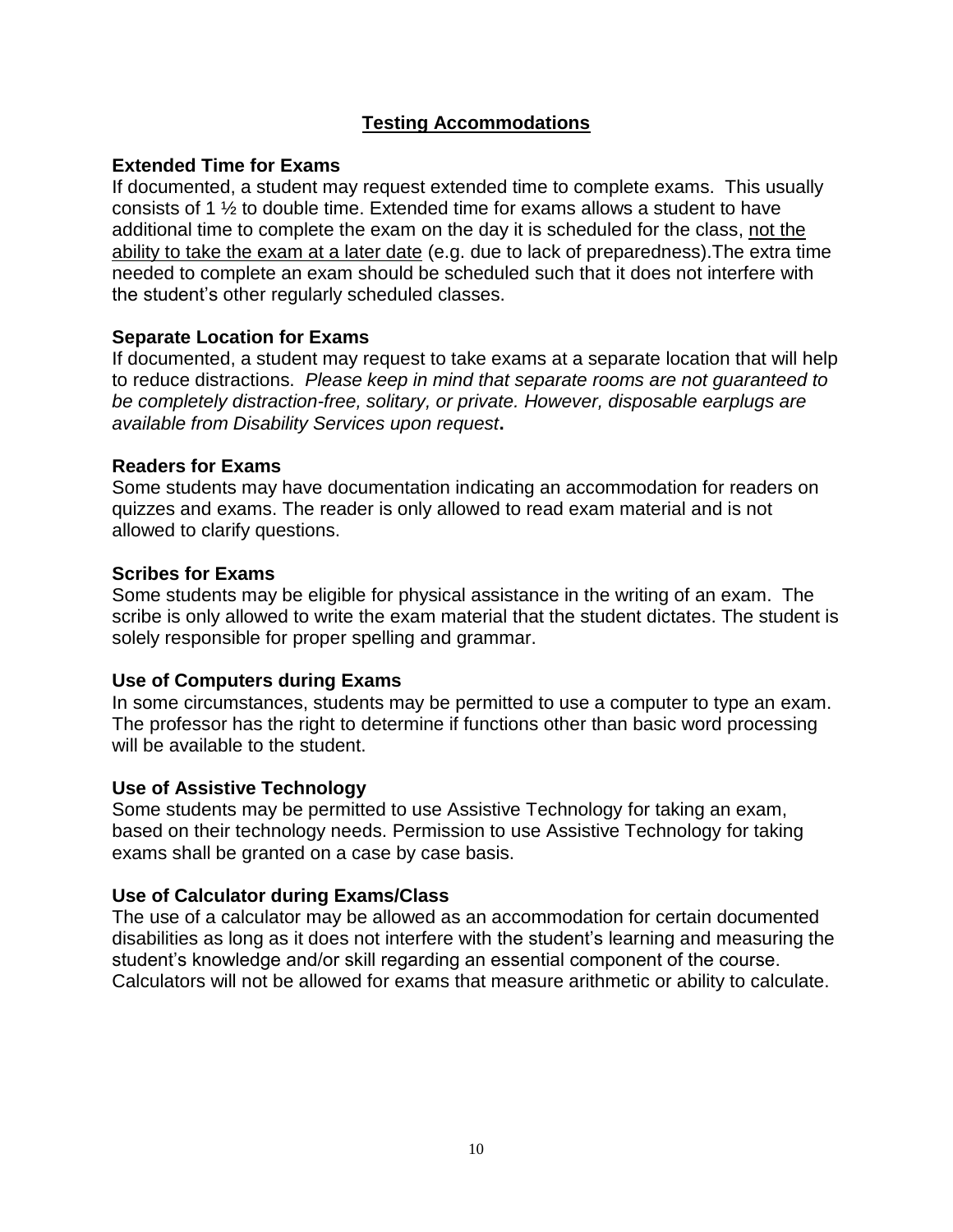## **Policy for Testing Accommodations**

## **Testing Accommodations, Type I**

*Provided by the Professor*: In most cases, a student's professor will arrange testing accommodation requests for extended time and/or a separate location within his/her department.

## **Student responsibility:**

- You must provide your professor with a Request for Reasonable Accommodations letter (obtained after you have registered with Disability Services) **at the beginning of the semester and discuss how this accommodation will be implemented.**
- In addition to providing the initial letter, for **each** test, you must remind your professor to arrange testing accommodations **at least one week before** the actual test date to ensure your needs are met.
- If your professor indicates that he/she is **unable** to make arrangements within his/her department, you must contact Disability Services Center **at least one week ahead of the test date** to schedule your test.
- If you do not provide Disability Services with at least one week advanced notice of the test date, **your test will not be scheduled**. Requests made with less than one week advanced notice will be documented for further review by the Director of Disability Services.
- Extended time for exams allows you to have additional time to complete the exam **on the day it is scheduled for the class**, not the ability to take the exam at a later date (e.g. due to lack of preparedness or any non-disability related circumstances).
- You must discuss the amount of time you will need to complete the exam with your professor (usually 1 ½ to double time, dependent upon documentation). You must not schedule your extra time to **interfere with your other regularly scheduled classes**.
- If documented, you must discuss your need for a separate location that will help to **reduce** distractions during an exam. **Separate rooms are not guaranteed to be 100% distraction-free, solitary, or private. Disposable earplugs are available from the Disability Services Center.**

## **Testing Accommodations, Type II**

*Provided within Disability Services*: In certain cases, specialized accommodations (for example: scribes, readers, or assistive technology) cannot be provided within the professor's department and may need to be arranged specifically within one of the Disability Services Center's testing rooms.

## **Student Responsibility:**

 You must provide your professors with a Request for Reasonable Accommodations letter (obtained after you have registered with Disability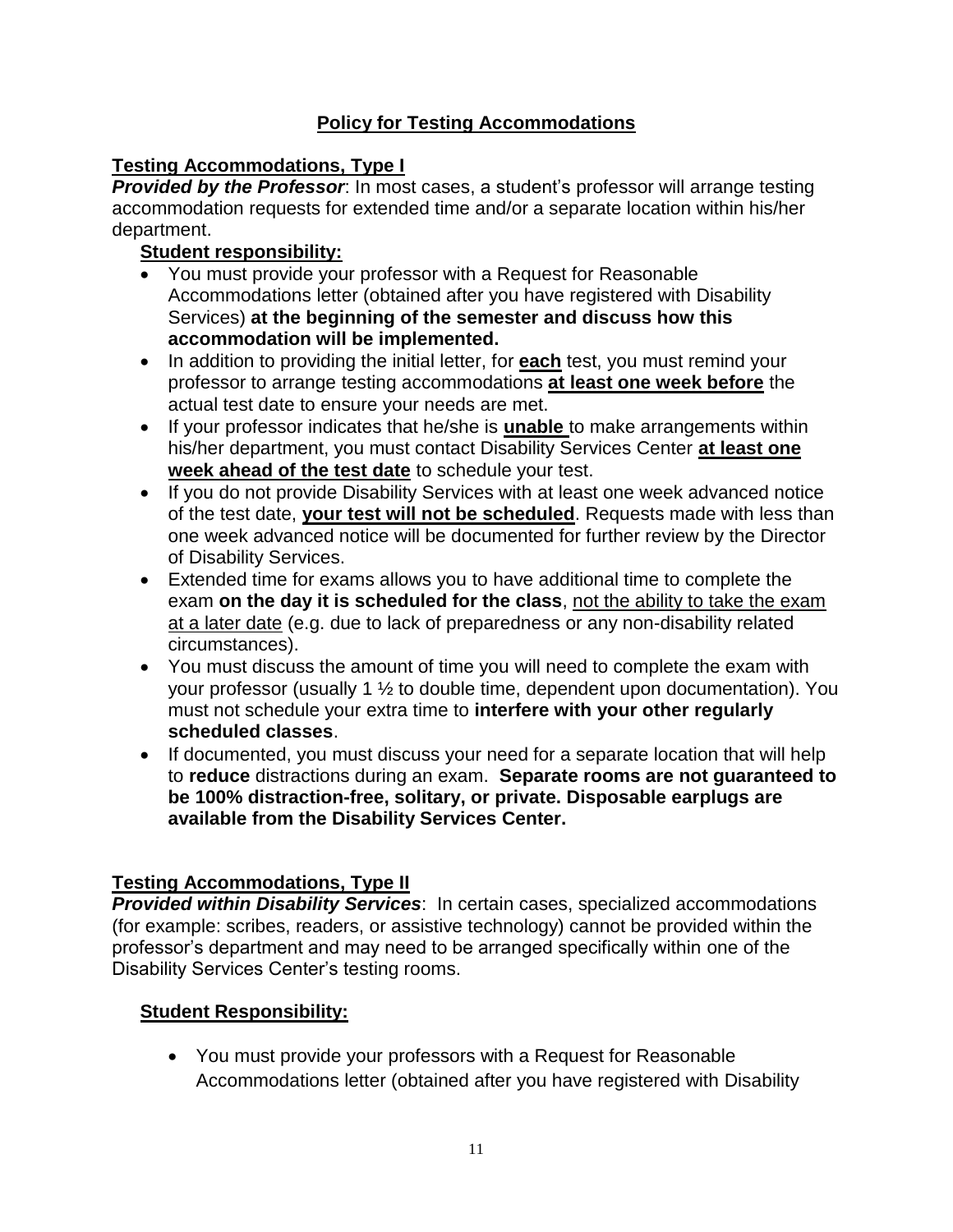Services) to discuss your testing accommodations **at the beginning of the semester**.

- You must contact Disability Services **at least one week ahead of the test date** to schedule your exam if such accommodations are needed.
- If you do not provide Disability Services at least one week advanced notice of the test date **your test will not be scheduled**. Requests made with less than one week advanced notice will be documented for further review by the Director of Disability Services.
- Extended time for exams allows you to have additional time to complete the exam **on the day it is scheduled for the class**, not the ability to take the exam at a later date (e.g. due to lack of preparedness or any non-disability related circumstances).
- You must arrive **on time** since arriving late will cut into your extended exam time and you may not have enough time to complete the exam.
- If you are unable to take your exam as scheduled, you must contact your professor AND Disability Services. Your professor will determine when *or if* you will be allowed to reschedule.
- If you do not call or show up, your exam will be returned to your professor.
- Only items indicated by your professor on the Testing Accommodation form will be allowed into the testing location.
- You will not be allowed to bring personal items (purses, backpacks, cell phones, food and/or beverages, etc.) into the exam. All of your personal items will be locked up and returned to you upon completion of your exam.
- **Separate rooms are not guaranteed to be 100% distraction-free, solitary, or private. Disposable earplugs are available from the Disability Services Center.**

## **Classroom Accommodations**

## **Peer Note-Taker Requests**

Students who are eligible for a peer note-taking assistance should notify their professor of the need for a note taker at the beginning of the semester. The professor will make an announcement to the class to ask if anyone is interested in volunteering to provide notes for another student and ask that any volunteers meet with the professor after class. The student and note-taker can meet after class to make copies of the notes. If the student needing the notes does not want to be identified, the note taker can drop off copies of the notes in the Disability Services Center. Notes can be photocopied in the Disability Services Center at no charge*.* If no volunteer peer note-taker comes forward, the student should contact the Disability Services Center immediately.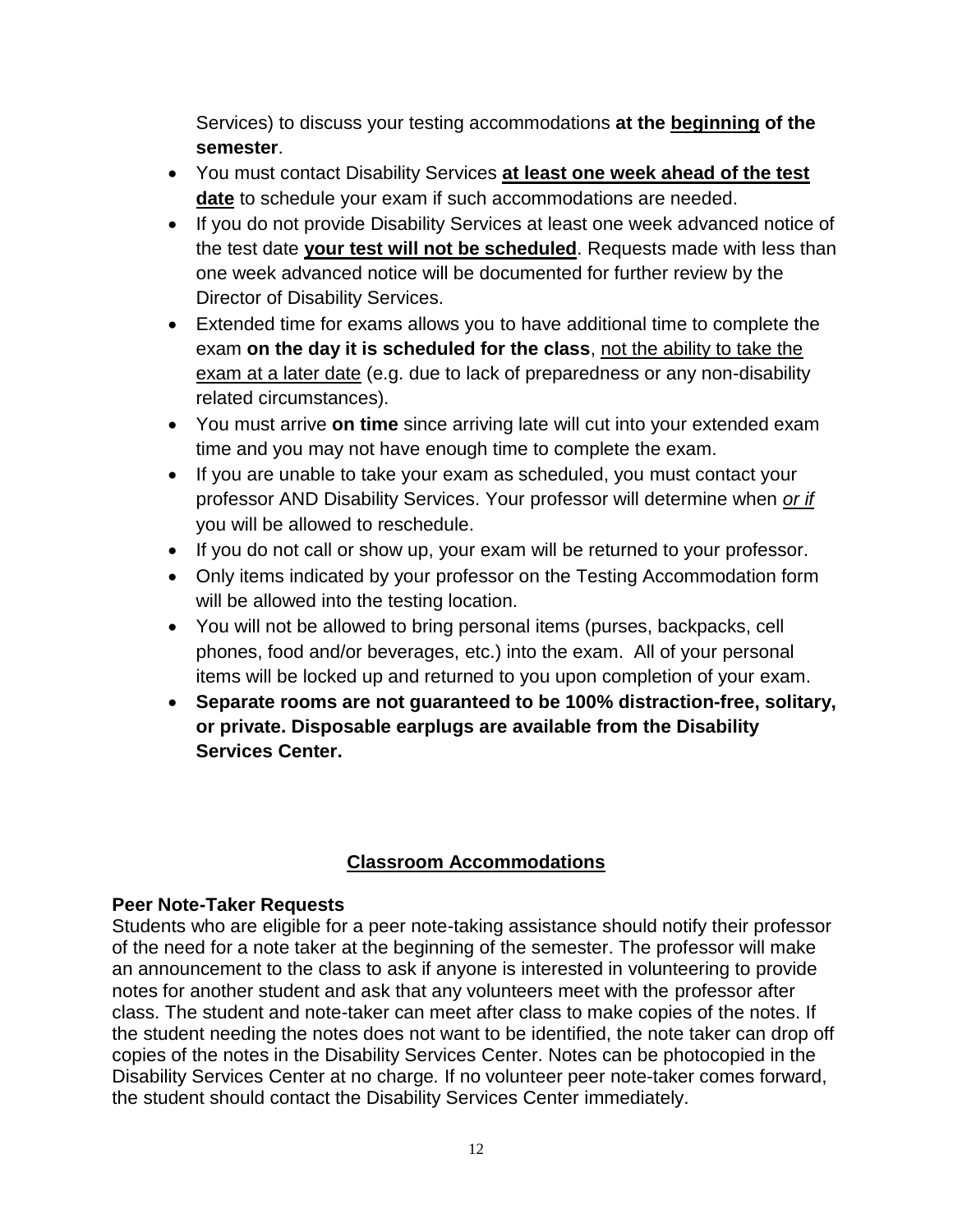#### **Permission to Record Lectures**

Eligible students may use their own audio recording device or may borrow a digital voice recorder from the Disability Services Center (for individual classroom use only) at the beginning of each semester, on a first come, first served basis. Students must inform professors that they will be recording. Some professors will require students to sign an agreement to ensure that the recorded lectures are not disseminated.

#### **Copies of Lecture Notes and/or Study Guides**

Eligible students may request copies of professors' lecture notes, study guides, PowerPoints and other visual aids, *if available*. Professors are not required to produce lecture notes for individual students, if they are not already using them to teach.

#### **Extended Time to Complete Assignments**

Some students may be eligible for extended time to complete assignments. Using this accommodation requires proactive communication. **For each extension desired**: The student must **request** the extended time for the assignment from the professor and indicate his/her progress on the assignment. The professor will determine if extended time is possible, and if so, the length of the extension.

#### **Accommodations for Verified Disability-Related Absences**

Based on current documentation, some students may be eligible to receive flexibility with making up assignments or exams for verified **disability-related** absences. Such flexibility will not alter or waive requirements or assignments for the course, as determined by the professor. Students must meet with their professors to discuss the extent to which this accommodation may be reasonable for a particular class. The student and professor should have a clear understanding of what accommodation can be made for disability-related absences. If attendance is an essential part of the class and absences become excessive, a medical or mental health withdrawal may be considered a reasonable accommodation. Absent extraordinary circumstances, this accommodation will not be granted for courses involving labs, clinical environments, practicums, workshops, seminars, and other attendance dependent environments.

#### **Other Accommodations**

All recommendations for accommodations are made on a case-by-case basis. Students requesting other accommodations should meet with the Disability Services Center.

#### **Accommodations for Second Language Requirement**

All RIC students have the option to take ASL 101: American Sign Language I **and** ASL 102: American Sign Language II and obtain a **grade of C or better** in both courses to fulfill the Second Language Requirement. ASL courses are recommended for students with language-based learning disabilities who are unable to take French, Spanish, Portuguese, or Italian. If a student has a documented disability that precludes him/her from taking a Second Language and also from taking American Sign Language, Rhode Island College has developed the following process by which appropriate alternate courses may be allowed to fulfill (not "waive") the college's Second Language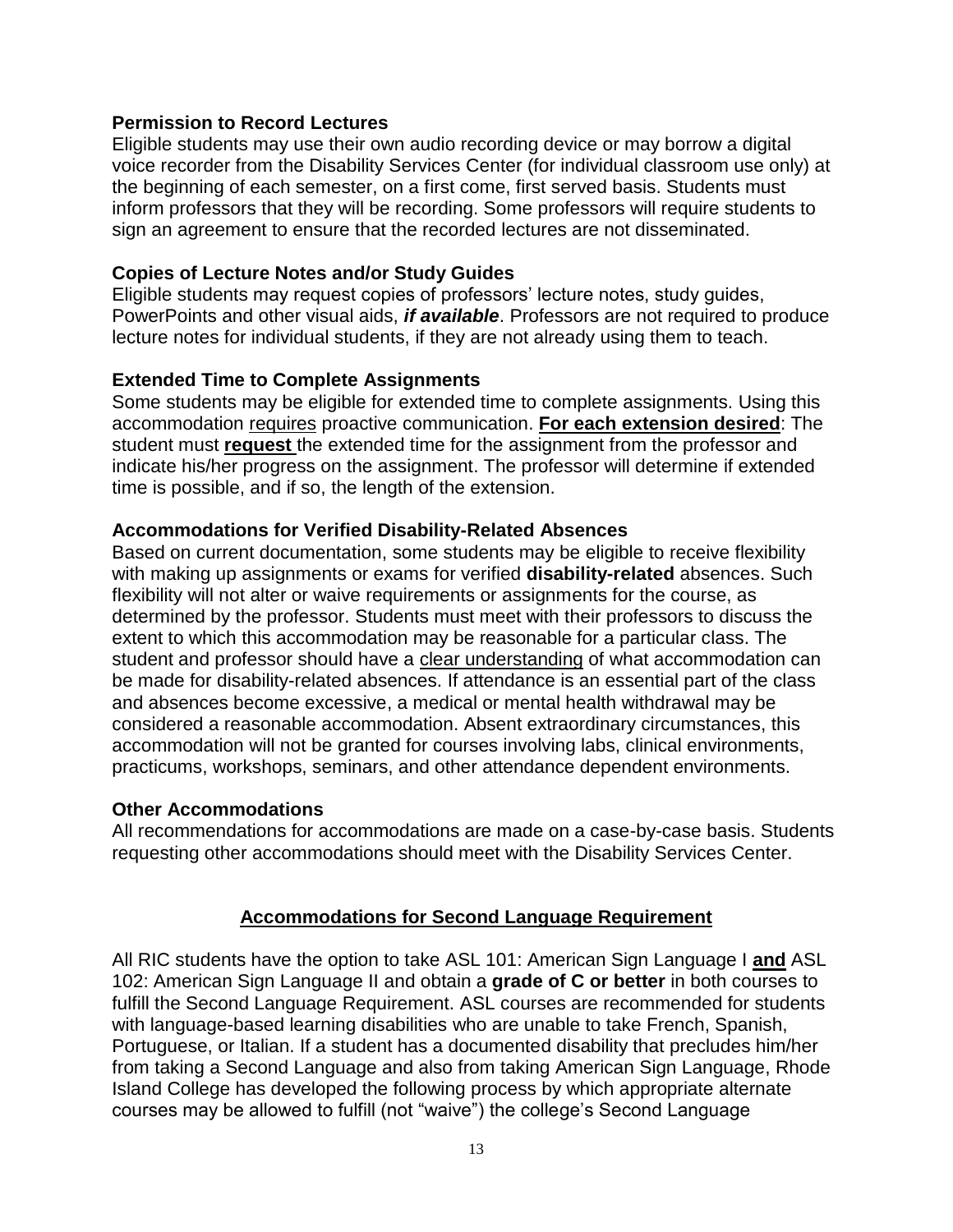Requirement within the General Education Program. In order to be considered for this accommodation, a student must:

- 1. Register with the Disability Services Center.
- 2. Request a Second Language Requirement Accommodation at least **two (2)** semesters before the student's planned graduation date.
- 3. Provide strong objective evidence that the student will be unable to fulfill the requirement despite best effort/diligence and reasonable accommodations. Documentation substantiating the disability and its specific impact upon the student's ability in the area of learning a second language is required. This should include:
	- a. A personal statement by the student.
	- b. Documentation of the disability from a qualified practitioner, as required in the Disability Services Center's *Policies and Procedures Manual for Students with Disabilities*. This documentation must state the condition or diagnosis and clearly indicate the disability's impact upon the student's ability to learn a second language.
	- c. A case history documenting the student's difficulty in language learning from high school through the date of the request. This information is inclusive of documents that reflect education and accommodation history such as high school transcripts, prior IEP's, and college admission records.

The determination for the nature of reasonable accommodations and appropriate alternate course selections rests with Rhode Island College. The Disability Services Center will review the request and supporting documentation to determine eligibility. If approved, the Disability Services Center will forward the student's personal statement and a request for reasonable accommodation to the Associate Dean of the Faculty of Arts and Sciences. The Associate Dean, in consultation with the student's Academic Advisor, will select two (2) appropriate alternate courses encompassing communication, linguistics, and/or culture that may be allowed to fulfill the second language requirement. The selected courses will **not** be permitted to fulfill ("double-count" toward) any other requirements within the General Education curriculum or the student's major. The student must pass both courses with a **grade of C or better in each**, after which the Associate Dean's office will notify the Records Office that the Second Language Requirement has been completed.

## **Program Accommodations**

## **Reduced Course Load (Enrollment Status) Policy**

Some students with disabilities may be eligible to take a reduced course load while maintaining full-time status. Students who are approved for a reduced course load with full-time status are entitled to many of the rights, privileges, benefits, and responsibilities of a full-time student for various programs and services including:

Verification of full-time registration status for health insurance purposes,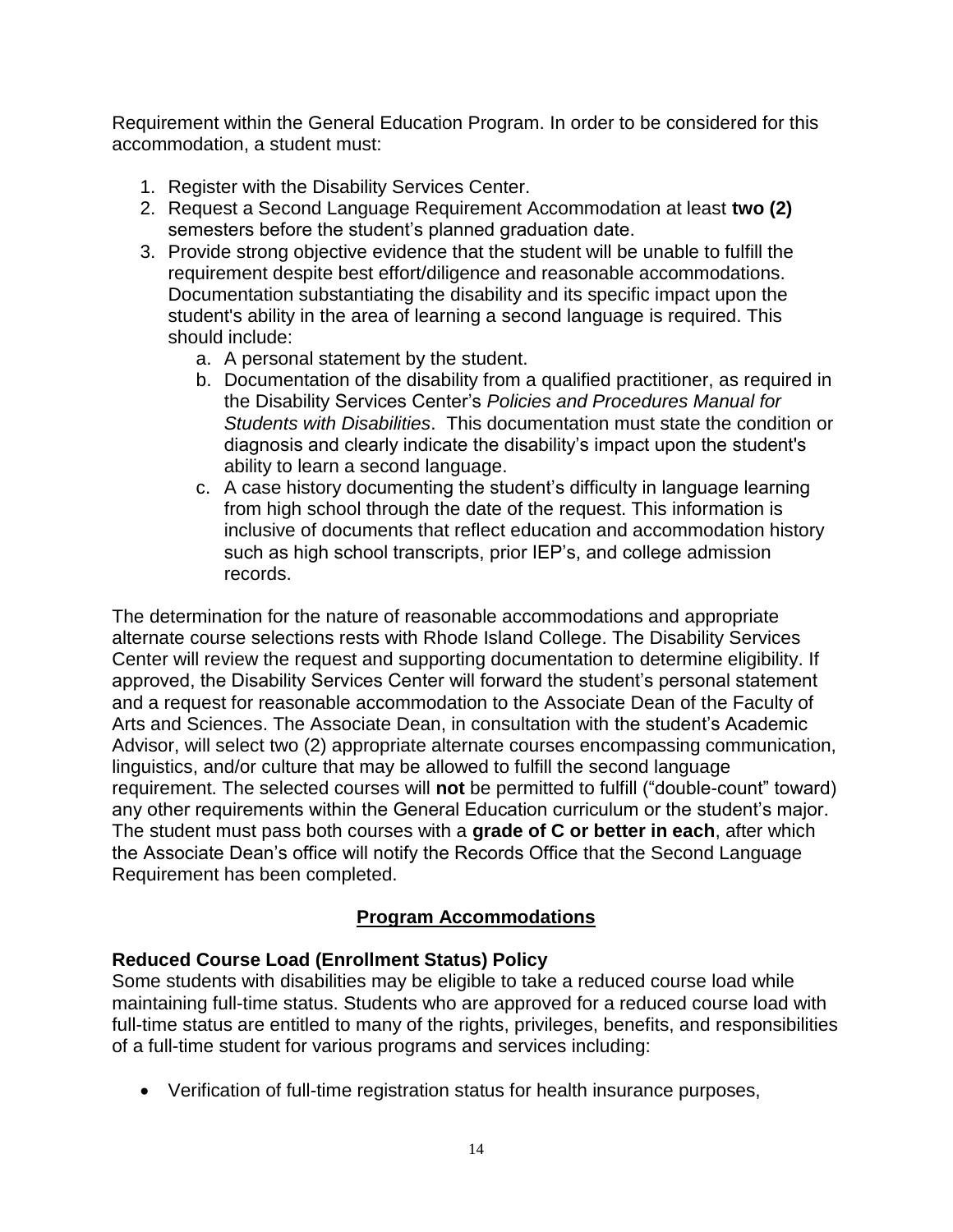- On-campus housing, and
- Academic honors (i.e. Dean's list).

However, if a particular program of study requires that specific courses be taken at the same time, and a less than full-time enrollment results in a fundamental alteration of the curriculum, a reduced course load may not be permitted. Similarly, Rhode Island College will not be able to reduce the course load for students whose financial aid, veteran's benefits, or student visa requires a minimum course load.

All requests for Reduced Course Load status must be submitted to the Disability Services Center **before the add/drop period of the semester***.*

- **Requests for a reduced course load apply to Fall and Spring semesters only.**
- **Students living in the residence halls must enroll in no less than eight credit hours per semester. All other students must enroll in no less than six credit hours per semester.**
- **Students cannot drop below these minimum levels without placing their full-time status in jeopardy**.

*For financial aid and billing purposes***,** the reduced course load will result in an adjustment to tuition, fees, and financial aid based on the actual number of credit hours for which the student is registered. Specific information regarding a student's financial aid should be obtained from the RIC Financial Aid Office, (401) 456 - 8033.

Under NCAA rules, *student-athletes* are required to be full-time and matriculating. Any deviation from this policy must be appealed to the RIC Department of Intercollegiate Athletics, Intramurals, and Recreation.

The Disability Services Center forwards recommendations for Reduced Course Load Status to the Vice President of Academic Affairs for final approval. Once the list is approved, the Disability Services Center notifies the Financial Aid, Bursar, Records, and Residential Life & Housing offices of the names of students with this accommodation.

## **Program Accommodations (continued)**

## **Priority Registration**

Some students may be eligible to register for classes before the college's general course registration period begins. In order to receive this accommodation, the student must be a matriculated degree candidate and his/her documentation must clearly indicate why priority registration is an appropriate accommodation for the student.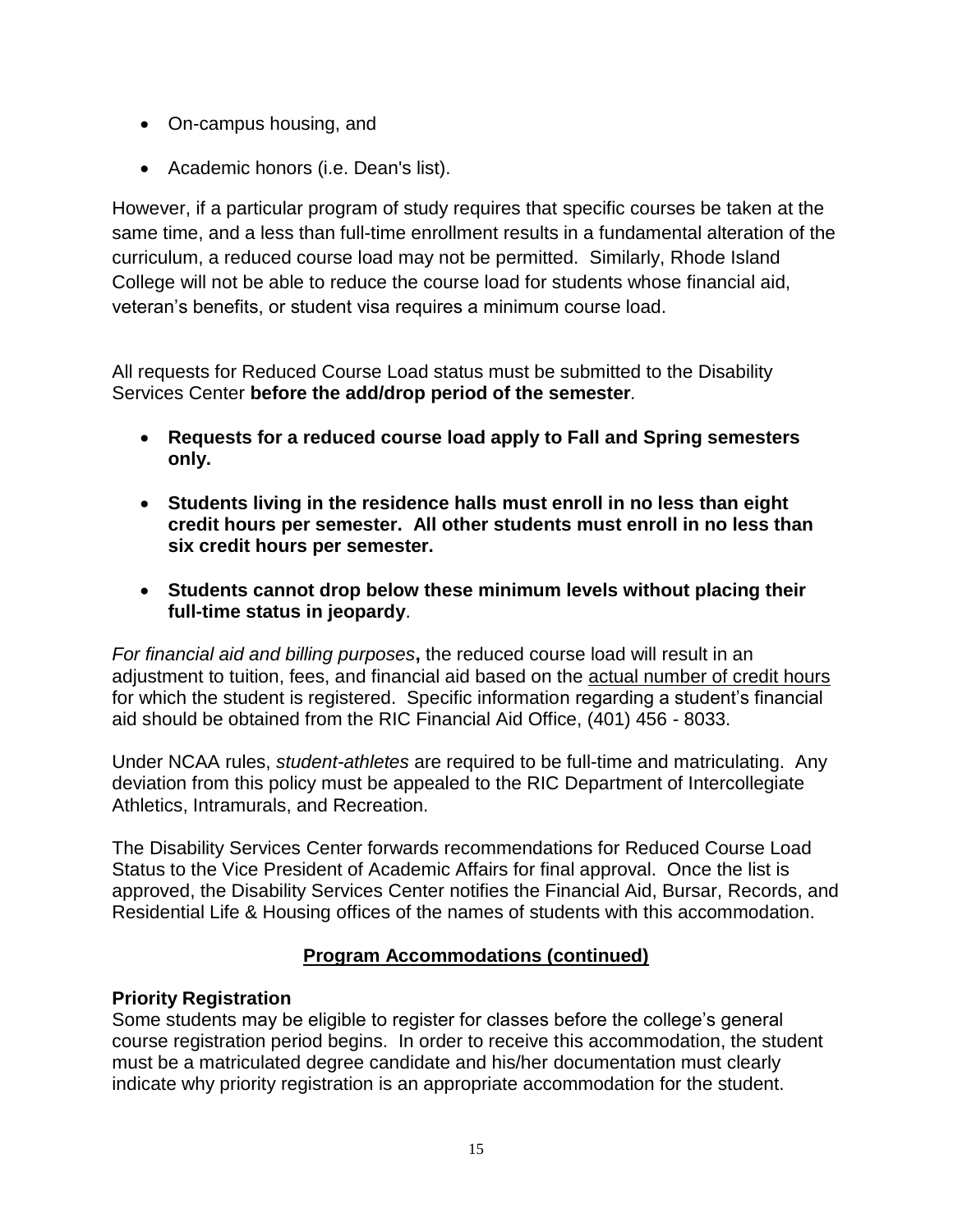If approved, approximately two weeks before the general course registration period for the upcoming semester begins, instructions for completing the priority registration process will be sent to the student's Rhode Island College email address.

**Students are solely responsible for checking their RIC student e-mail account for the priority registration instructions and also ensuring that there are no holds/negative service indicators on their MyRIC account** (e.g. Universal Advising Hold, Financial Hold, Library fine, Athletic Equipment Fine, Immunization hold) that will prevent them from registering during the priority registration period. Please visit *<http://www.ric.edu/advising/students.php>* for more information. For assistance with course selection, students must consult their appropriate Academic Advisor.

## **Reasonable Housing Accommodations**

Students seeking reasonable housing accommodations **must** follow the process outlined on the Reasonable Housing Accommodations website to submit a request: <https://www.ric.edu/disabilityservices/housingaccommodations.php> .

Requests for Reasonable Housing Accommodations and supporting documentation will be reviewed by a committee consisting of representatives from the Disability Services Center, Office of Residential Life and Housing, Counseling Center, Health Services, and other administrators having knowledge of the accommodation process. The committee reviews requests in the order that they are received, in accordance with applicable deadlines.

Examples of requests that cannot be accommodated include:

- **Roommate requests**: Roommates will be assigned to students with disabilities in the same manner as other residential students
- **Specific Building Requests:** A specific building-request is not considered a reasonable accommodation.

Housing assignments are made *based on availability.* It is the student's responsibility to submit his or her housing deposit and complete all paperwork required by the Office of Residential Life and Housing in accordance with all applicable deadlines. For more information, please see [www.ric.edu/residential-life](http://www.ric.edu/residential-life) .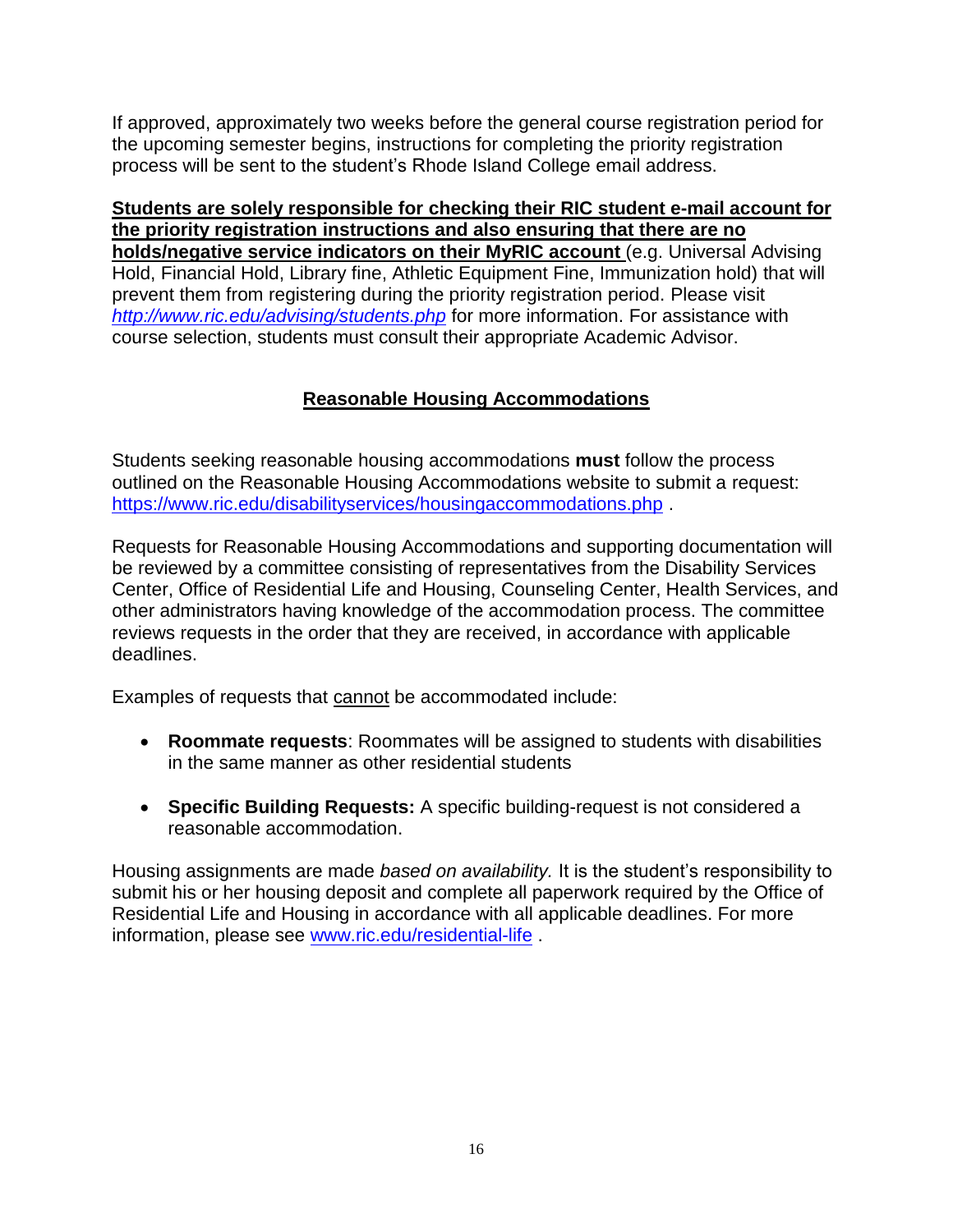#### **Accommodations for Students with Physical Disabilities**

Students needing Physical Accessibility accommodations should request accommodations *as soon as possible but no less than two weeks before* the beginning of the semester.

**Accessible Classrooms/Room Changes** -- With the help of the Records Office, the Disability Services Center can determine the accessibility of classrooms and make appropriate accommodations.

**Furniture** -- Students who are unable to use existing desks in the classrooms may request alternative furnishings.

**Equipment Failure & Snow Removal** – Students should immediately report the nonoperation of automatic doors, chair lifts, elevators, or concerns regarding snow removal etc. to the Physical Plant Office at 456-8262, or in the event of an emergency or concern after hours, to the Campus Police at 456-8021. After the student has reported the concern to Physical Plant or Campus Police he/she should also notify the Disability Services Center at 456-2776. Students should use their own best judgment regarding their safety and well-being when deciding to attend classes during inclement weather.

**Accessible Parking** -- Students requiring accessible parking must display State-issued Motor Vehicle Disability Parking Placards appropriately in, or on, their vehicle. Any vehicles parked in designated Disability Parking spaces without the State-issued placard appropriately displayed will be ticketed and/or towed at the owner's expense.

**On-Campus Shuttle** – Rhode Island College offers an accessible public shuttle service for on-campus travel*.* Please visit *<http://www.ric.edu/shuttle/>* for more information.

**Note:** Students are responsible for arranging transportation to and from the college and for arranging any personal care assistance needed to navigate the campus and/or participate in campus activities.

#### **Accommodations for Students with Life-Threatening Environmental Allergies**

Students with life-threatening environmental allergies must submit to the Disability Services Center documentation that clearly states the student's allergy and the time, distance, and/or procedures that are needed for the student to avoid exposure to the allergen.

In accordance with the Americans with Disabilities Act, the college will attempt to reasonably accommodate these students by avoiding any activities that may trigger an allergic reaction in the buildings and/or interior areas where the students' academic activities (i.e. classrooms, laboratories) are located, as long as such accommodations will not pose an undue hardship on the college.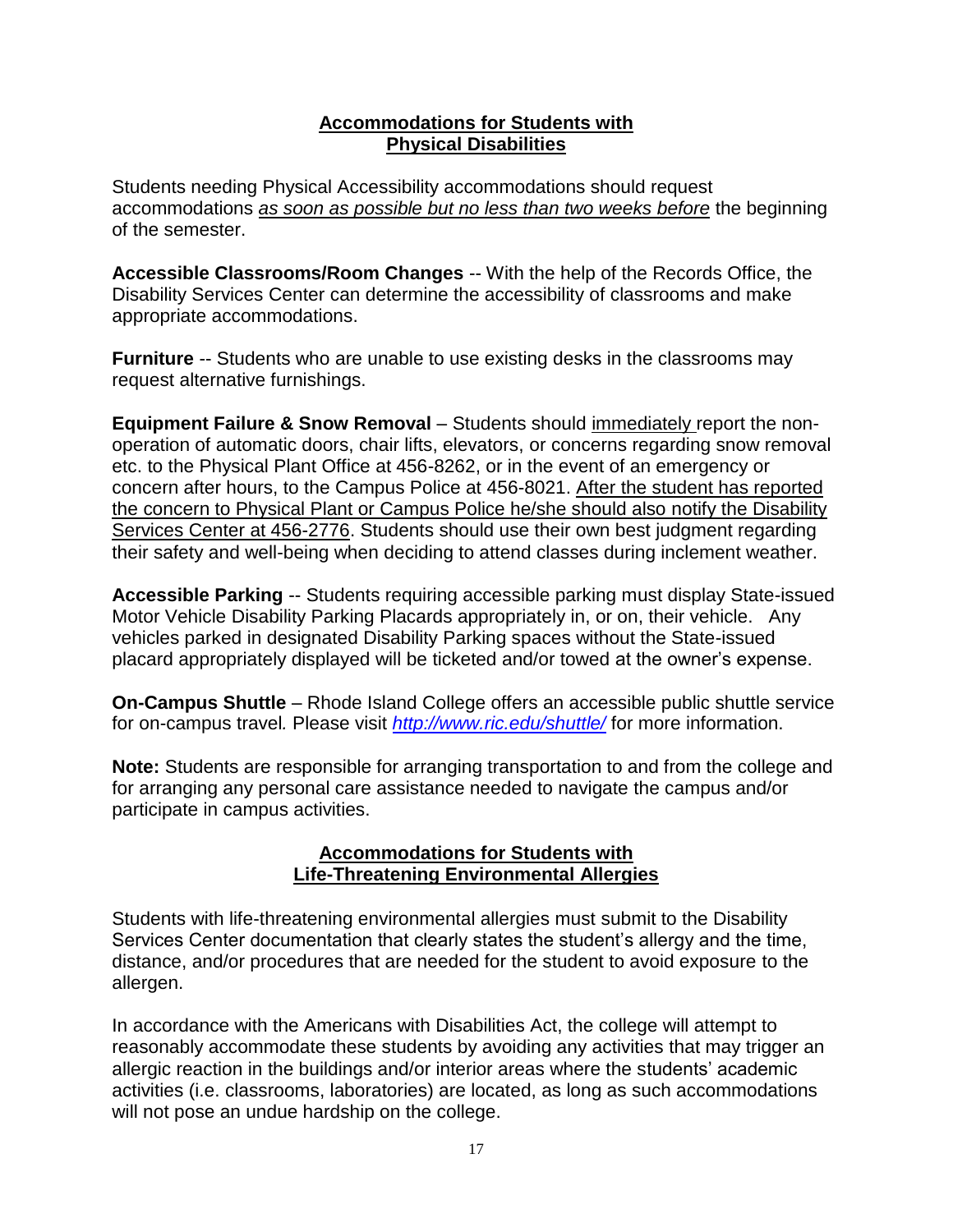Students with life-threatening environmental allergies are asked to completely avoid all other buildings and/or interior areas of the campus. If a student must enter another building and/or interior space on campus, he/she **must** contact the Disability Services Center at least 24 hours prior to the need. Disability Services will contact Physical Plant staff and all other relevant offices/departments to determine if any allergens have been used in the building and/or interior area within the student's possible exposure period. If it is determined that a student must avoid a particular resource on campus (i.e. computer lab, library, activity, event, etc.), the Disability Services Center will attempt to provide the student with a reasonable accommodation.

When conducting construction/renovation projects in all other buildings on campus, Physical Plant and all other offices/departments/groups will require its staff and contractors to place notices at all building entrances when such activities involve the documented allergens. Since there are many offices/departments/groups on the RIC campus that may hire contractors or conduct their own construction/renovation activities, the Disability Services Center will send an email notice to Faculty and Staff at the beginning of each semester and when a new student with an environmental allergy registers with the Center. The notice will state the student's allergy, the buildings in which the student's classes, labs and other academic activities will take place and the time, distance, and/or procedures that are needed for the students to avoid exposure to the allergen.

## **Accommodations for Students with Food Allergies and Sensitivities**

College Dining Services is committed to making reasonable accommodations**\*** to meet the food service needs of individuals with documented food-related allergies and sensitivities. Students seeking accommodations for these conditions should self-identify upon enrollment to the College and must:

- 1. **Register with the Disability Service Center**.
- 2. **Provide current documentation** from the student's treating physician that clearly describes the student's specific food allergy or sensitivity and recommended accommodations*.*
- 3. **Sign a** *Release of Information Form* allowing the Disability Service Center to provide the Dining Services Registered Dietitian to verify registration, documentation, and eligibility for accommodations.
- 4. **Meet with the Dining Services Registered Dietitian** for a consultation and / or explanation of dining services available, based upon the verified medical needs of the individual.
- 5. **Provide updated documentation** each subsequent semester the accommodation is requested.

**\*Note**: College Dining Services cannot provide for dietary *preferences*, but provides students with information about menus, recipes and ingredients, how to navigate the dining facilities (Donovan Dining Center, The Café, or The Galley) for options, and the resources to assist in making a meal plan work. For more information please visit: <https://www.ric.edu/collegedining/nInformation.php> .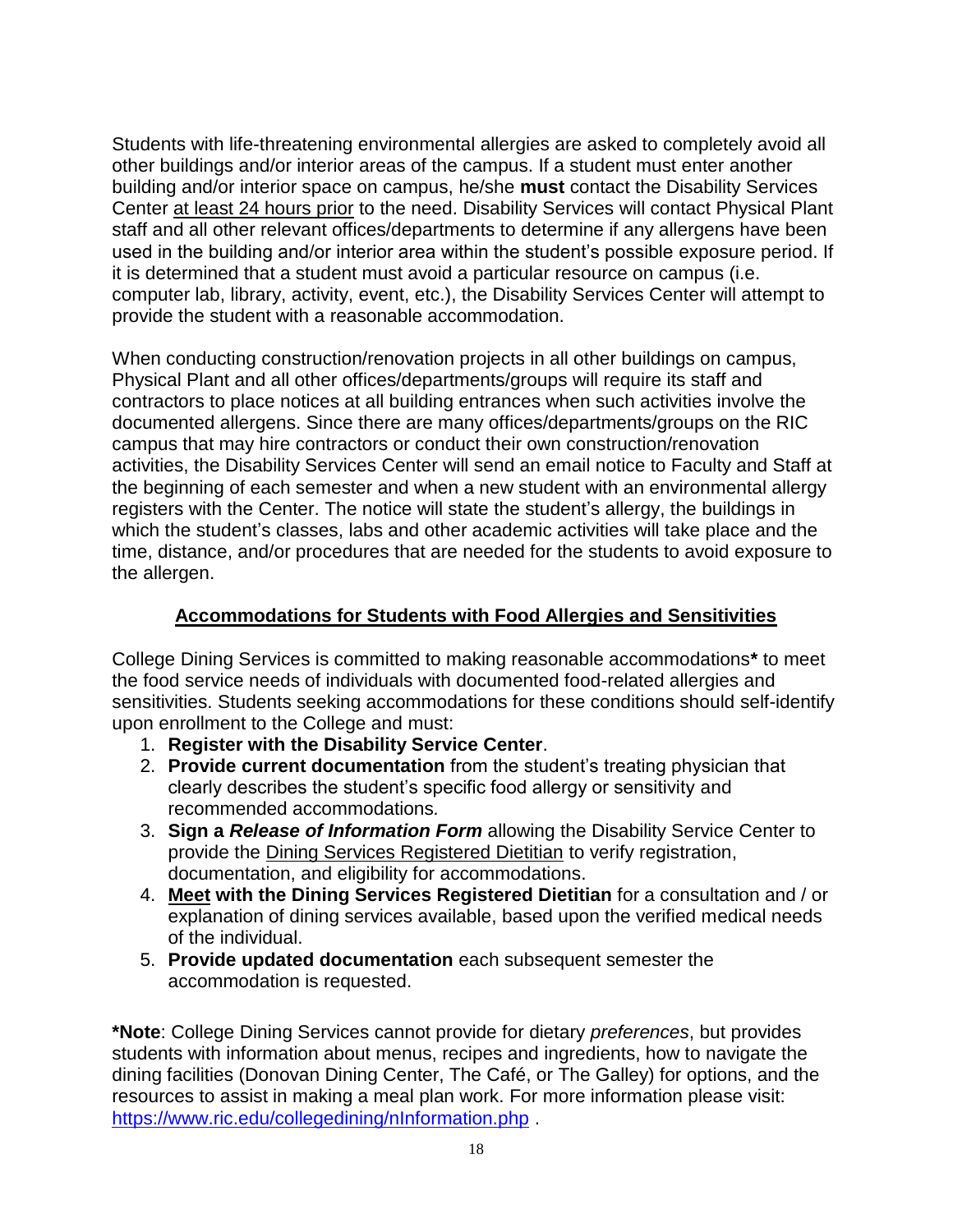## **Accommodations for Nationally Certified Exams**

Any student registered with the Disability Services Center that requires assistance in requesting accommodations on nationally certified exams (e.g. *The Praxis Series*, ACT, MTEL, NCLEX, GRE, MAT, etc.) should **make an appointment** with the Disability Services Center **a semester before the student plans to take the exam.** Examiners can take six to eight weeks to process materials. The Disability Services Center cannot guarantee that a student will meet required testing deadlines otherwise.

The student should bring all **completed application materials** and **disability documentation** needed to register for and to request accommodations for the exam to his/her appointment with Disability Services. Guidelines for such application materials and disability documentation are usually found on the examiner's website.

It is the **student's responsibility** to secure the specific disability documentation required by the examiner/testing company. The Disability Services Center can help to review Disability Verification Documentation and confirm that it is complete and up-todate. Once the student submits his/her completed portion of the application and all required disability documentation for the application, the Disability Services Center will then complete the Rhode Island College portion of the exam application package and notify the student that materials are ready for pick-up, within **5 business days**.

It is the **student's responsibility** to submit the proper materials to the examiner. The Disability Services Center is not affiliated with the examiners/testing companies, does not determine rules or decisions of such companies, and **cannot guarantee or ensure that the application will be approved.**

#### **Accommodations for College Sponsored Events**

The Disability Services Center is generally responsible for providing accommodations for eligible enrolled RIC students, only for RIC credit-bearing courses and academic activities required by such courses. The host of any other Rhode Island College sponsored event, which is not directly related to a RIC student in a RIC credit-bearing courses or course-related academic activity, is responsible for providing accommodations for the event. Public announcements of or advertisements for college sponsored events should include an ADA statement regarding accessibility with specific contact information to request accommodations. Example statement: "*If you require disability-related accommodations, please contact Specific Name and Contact Information of Event Host a minimum of one week prior to the event."*

Students with disabilities should contact the sponsor of the college event *at least one week before* the scheduled event to arrange accommodations. The Disability Services Center may serve as a consultant to the event host as needed.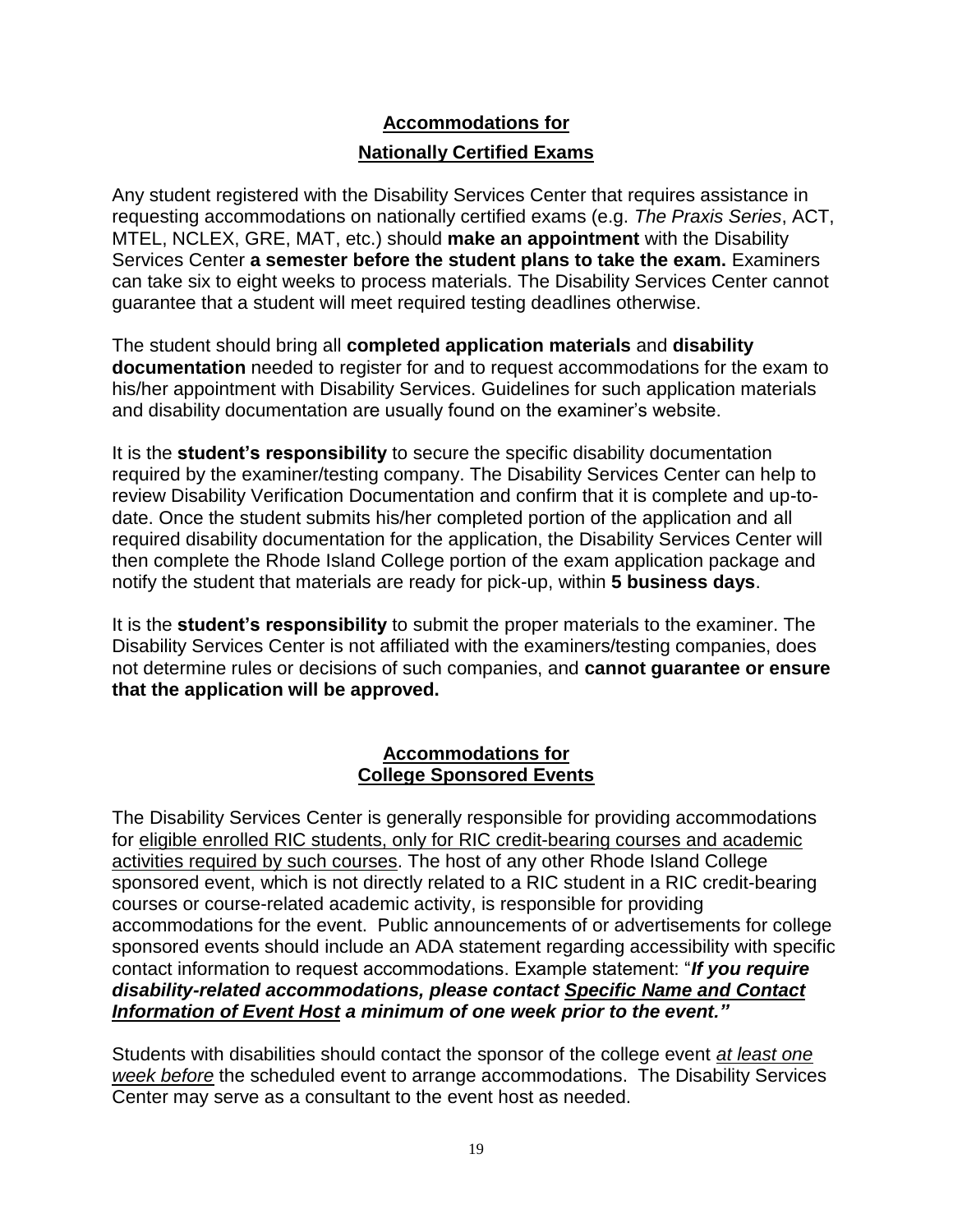## **Sign Language Interpreter Policy**

- The Disability Services Center is responsible for the hiring and payment of sign language interpreting services for eligible enrolled RIC students only for RIC credit bearing courses and academic activities required by such courses.
- **The host of any other Rhode Island College sponsored event, which is not directly related to an enrolled RIC student in a RIC credit-bearing course or course-related academic activity** (e.g. entertainment, workshops, trainings, professional development, continuing education courses, orientations, meetings, social events, administrative interviews/appointments, productions, invited lectures, etc.) **is responsible for providing sign language interpreters (arranging, hiring, and payment) for the event.**
- Students needing Sign Language Interpreter services for RIC courses should request accommodations from the Disability Services Center as soon as possible but no less than two weeks before the beginning of the semester.
- If an interpreter cannot be found, the student may need to drop the course or the Disability Services Center may offer the use of CART (Computer Aided Real-time Transcription) as an accommodation.
- At the first student/interpreter meeting, students and interpreters should exchange email addresses and/or telephone numbers for notification of an emergency resulting in an inability to attend class.
- Before the first class, the Disability Services Center will notify professor(s) that the student will be using an interpreter and send guidelines to help professors understand the needs of a student who is deaf or hard of hearing.
- Students are expected to fulfill their responsibilities: to attend class and be on time, and notify the Disability Services Office and the interpreter if they will be late or cannot attend class.
- After two unexcused student absences (without notification), the sign language interpreter services will be suspended until the student meets with the Disability Services Center to review the use/misuse of the service.
- Students should notify the Disability Services Center immediately if a scheduled interpreter does not attend the class and does not send a substitute.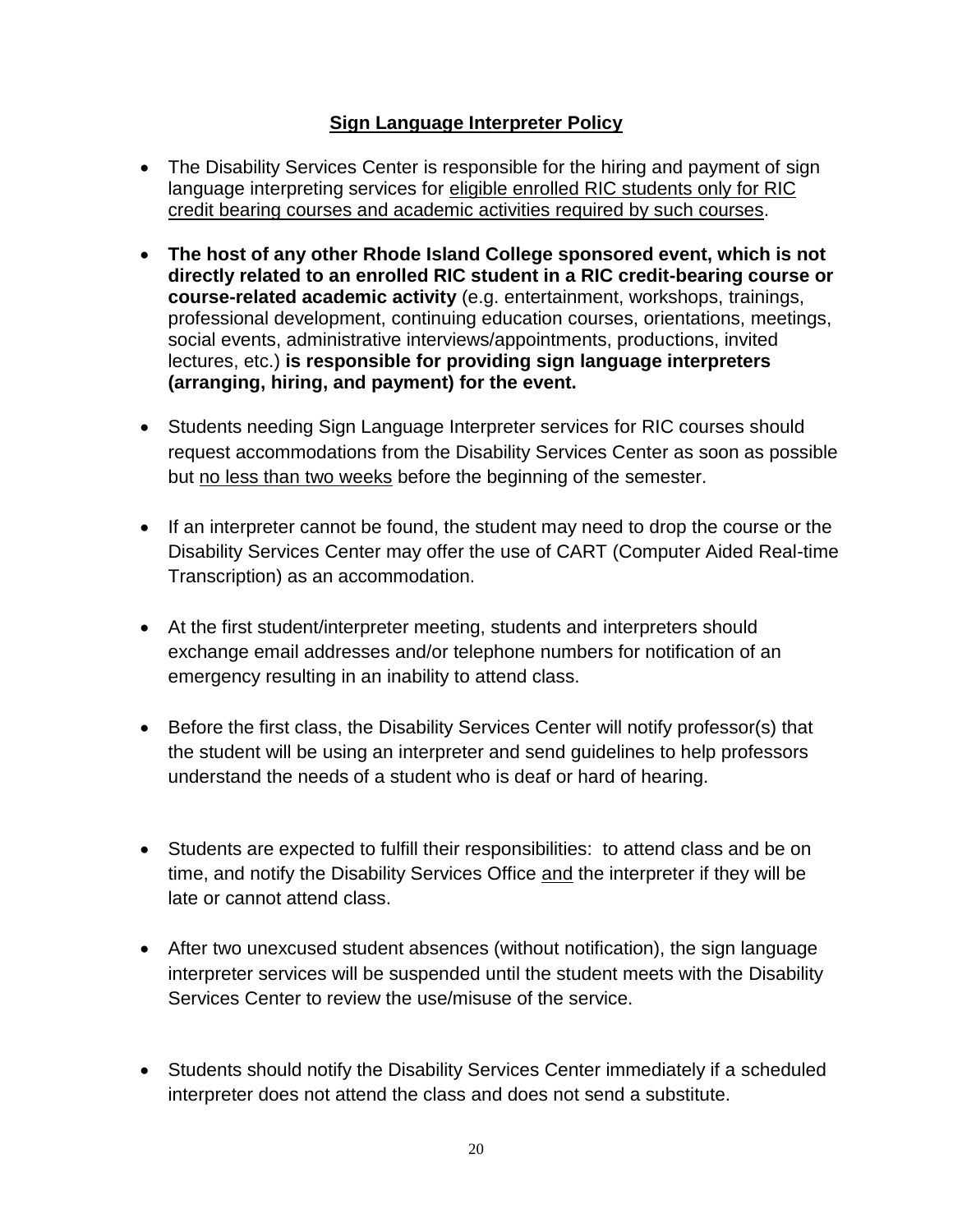## **Assistive Technology Lab**

Students with documented disabilities may use the Assistive Technology (AT) Lab in Adams Library. **Prior to gaining access to the lab, students must be trained on the proper use of the lab equipment.** Students should contact the Disability Services Center for information regarding the current training schedule.

The AT Lab currently contains the following equipment: 4 desktop computers with large screen monitors, a network printer, adjustable computer tables, and a Clearview Optelec enlarger.

The Lab also offers the following specialized software, in addition to the software found in the other computer labs on campus:

- *Kurzweil 3000 Personal Reader*, comprehensive reading, writing, and learning software for struggling readers. To improve student's reading comprehension and retention, Kurzweil:
	- $\bullet$  reads aloud the student's reading materials in clear, humanlike, synthetic speech, while a highlighting feature adds visual reinforcement;
	- ♦ facilitates active reading via study skills tools which include highlighting, text circle tools, annotations, bookmarks, and voice notes; and
	- ♦ allows the student to extract text and create outlines, study guides, or word lists.
- *Dragon Naturally Speaking*, speech recognition software.
	- ♦ Dragon allows students to use their voice to dictate and edit documents and control software applications.
	- ♦ Because most people speak over 120 words per minute, Dragon allows students to create documents about three times faster than the average typing speed of 40 words per minute.
- *Inspiration*, a thinking and learning tool for visual mapping, outlining, writing and making presentations.
	- ♦ Brainstorm ideas, structure your thoughts and visually communicate concepts to strengthen understanding with the Diagram and Map Views,
	- ♦ Take notes, organize information, and structure writing for plans, papers and reports using the integrated Outline View, and
	- ♦ Transform your diagrams, mind maps and outlines into polished presentations that communicate ideas clearly and demonstrate understanding and knowledge with the Presentation Manager.
- *Jaws*, screen reading software.
- *MAGic*, screen magnification software.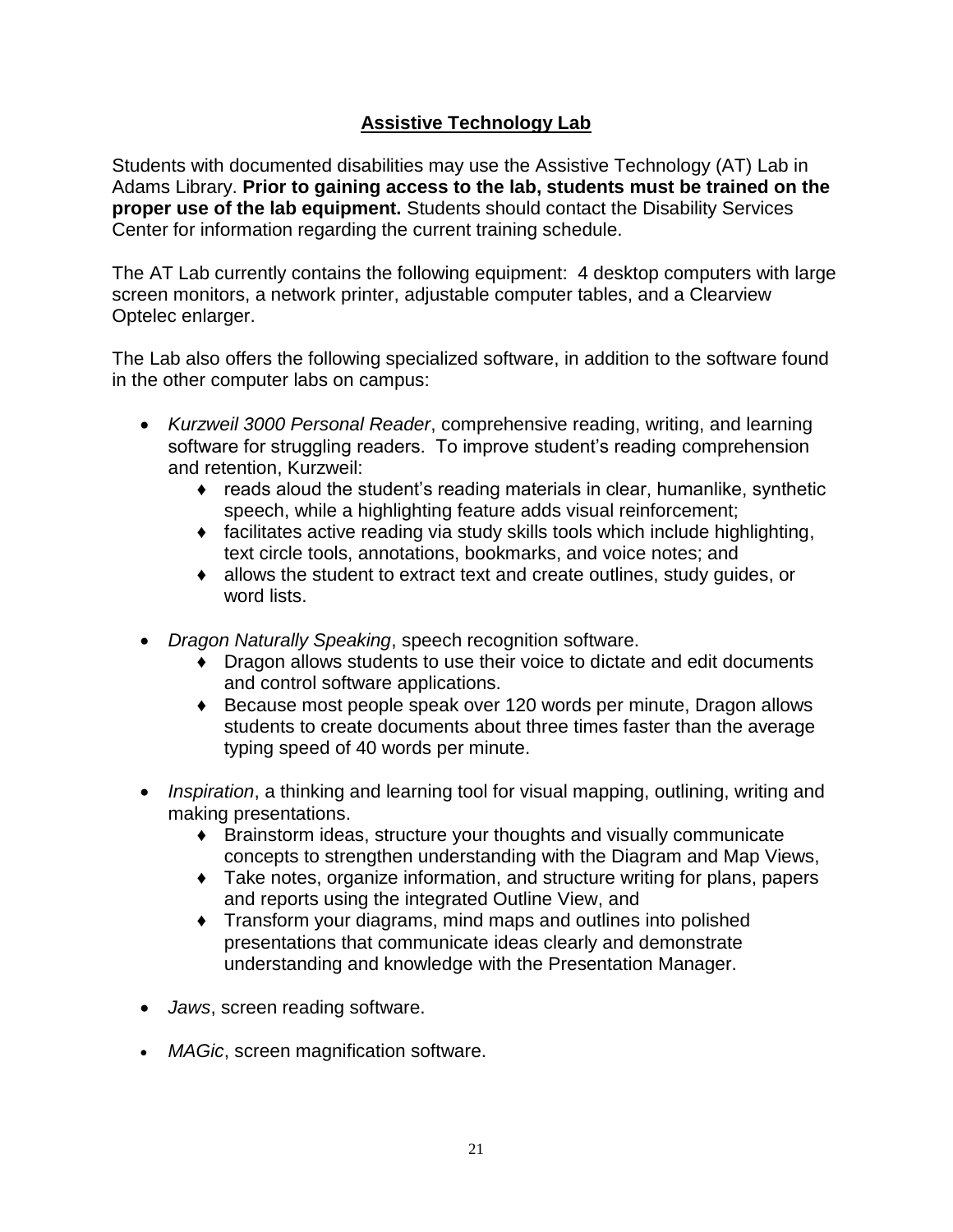## **E-Text and Audio Books**

Students with documented print disabilities and certain mobility impairments may request their course materials in audio, electronic or other alternative format.

Students must purchase or rent a physical copy of each book and fill out an *E-Text and Audio Books Request Form* for all materials requested in alternative format.

Students must also sign an *Agreement on Use of Alternatively Formatted Course Materials*, which asks students to

- Allow RIC to release limited "directory" information to publishers or related agencies to facilitate the request for the materials, and
- Agree not to share, copy, or reproduce the alternatively formatted materials.

If the requested alternatively formatted course materials are unavailable from the publishers or other resources, the Student may request that RIC convert (via digital scanning) the text to an electronic format for him/her. This requires the Student to:

- Allow RIC to remove and replace the book's binding with the understanding that RIC assumes no responsibility for damage to the book that may occur during this process, and
- Acknowledge that the altered book may or may not be bought back by the RIC (or another) bookstore.

Requests are processed in the order they are received. Since it can take more than *2 weeks* to receive the requested materials from publishers and/or via the on-campus scanning process, it is in the best interest of the student to **make these requests to the Disability Services Center as early as possible.**

Therefore, it is recommended that students ask their professors about textbook selection for courses *before the beginning of the semester*. Textbook selection information may also be found in the "Textbooks" section of the Rhode Island College Bookstore website: [http://ric.bncollege.com.](http://ric.bncollege.com/)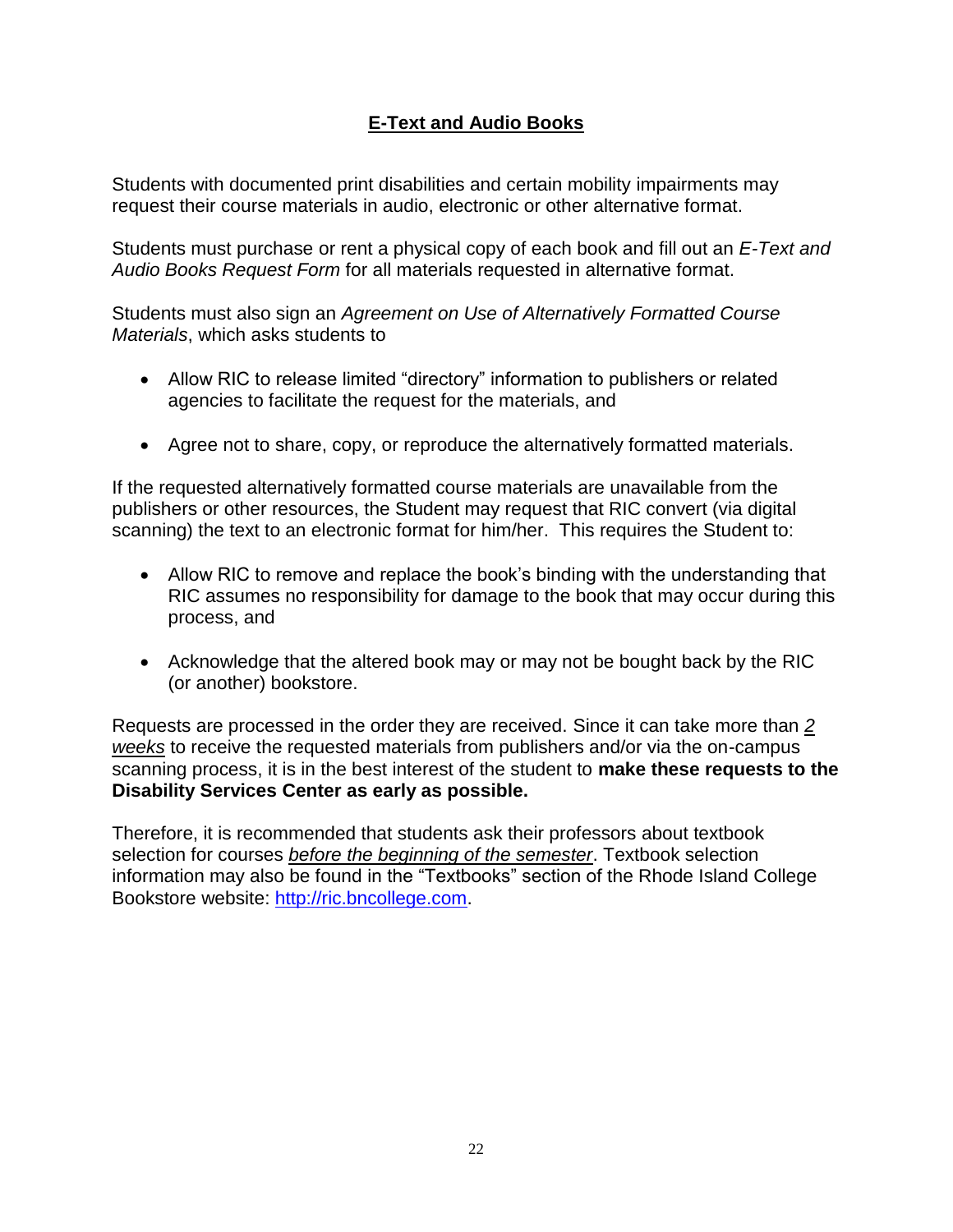## **Equipment Loans**

The Disability Services Center offers the following equipment for loan to eligible students. Quantities are limited, therefore equipment is loaned on a first come, first served basis. Equipment must be returned to the Disability Services Center at the conclusion of the borrowing period (which shall be no longer than one semester).

While the student is borrowing the equipment, he/she assumes all risk for damage to or loss of the equipment and its components. Failure to return all borrowed materials or to compensate the college for the full replacement value of the materials constitutes a failure to meet the student's financial obligations to the College (e.g. tuition, damage, charges, fines, etc.). As such, Rhode Island College may cancel the student's enrollment, deny his/her enrollment, or place an administrative "hold" on his/her record, preventing the issuance of grade reports or transcripts.

#### **Digital Voice Recorders**

The Sony ICD-PX820 digital voice recorder offers 2GB of built-in flash memory, so that up to 535 hours of voice-quality audio can be recorded in LP mode. Its USB connectivity also allows the transfer of the audio files to a Mac or PC.

#### **Smartpens**

The Livescribe Echo smartpen records while the user takes notes on accompanying dotted paper. Recorded content is replayed by tapping the notes. Notes and audio content can then be transferred to a computer via USB cable.

#### **iPads**

The iPad 4 tablet computer offers many features that are easy to use for everyone. iPad includes the following accessibility features, which are designed to make it easier for users with visual, auditory, or other physical disabilities to use: VoiceOver, Zoom, White on Black, Mono Audio, Speak Auto-text.

#### **BrailleNote Touch**

The HumanWare BrailleNote Touch is a certified braille tablet and note taker.

#### **MP3 Players**

The Sandisk Sansa Fuze 4 GB media player offers 24 hours of battery life and the capacity to hold over one hundred hours of audio. The player supports audio files saved in MP3, secure and unsecured WMA, WAV, Audible, and Overdrive file formats.

#### **FM Assistive Listening Devices**

The Listen Tech LT 700-072 portable FM transmitter and LR 400-072 digital FM receiver operate in the 72 MHz frequency range with 57 available channels. These units have an operating range of 150 feet and offer SQ technology which provides the high audio quality.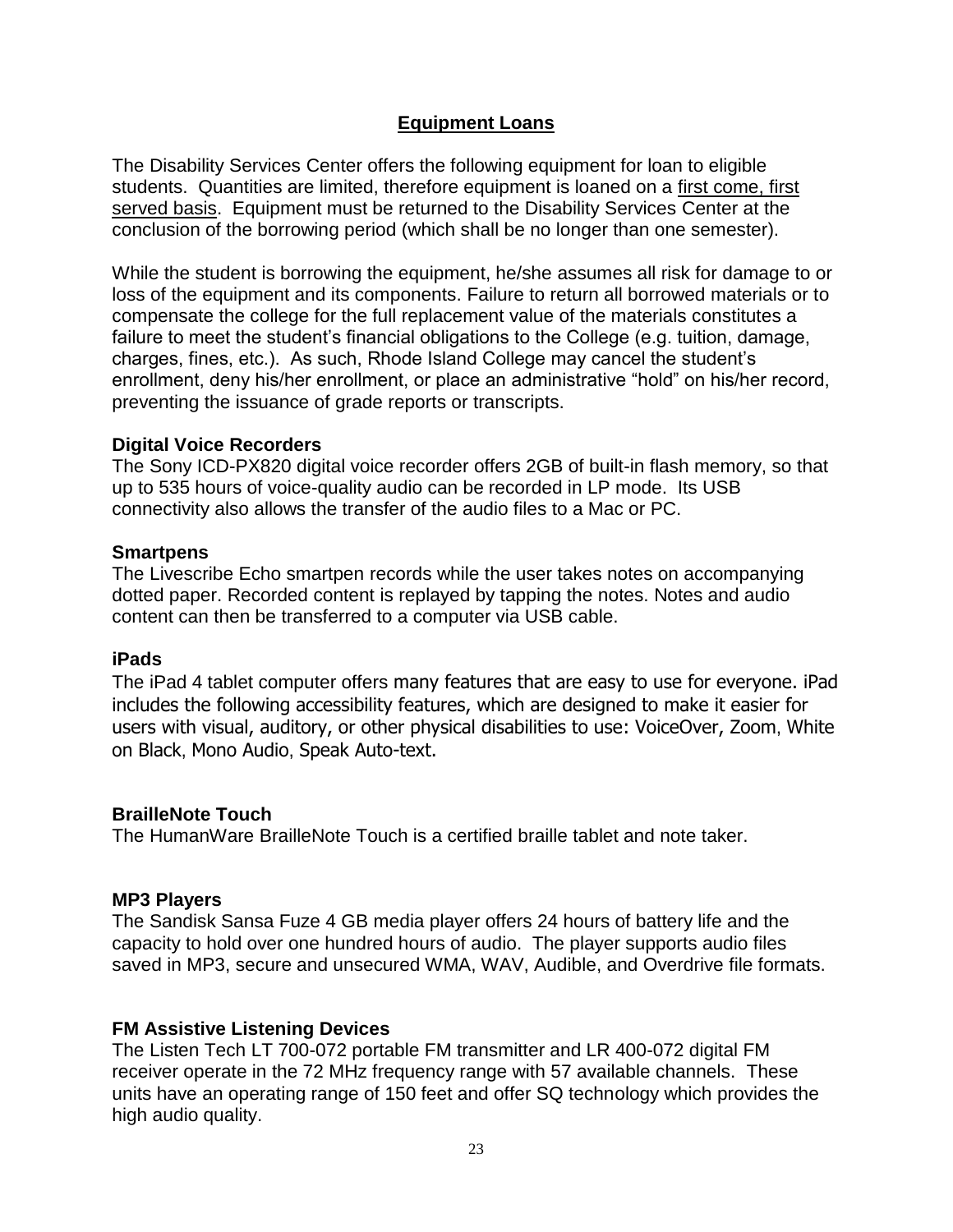## **Student Conduct and Responsibilities**

Regardless of the type or severity of a disability, all Rhode Island College students must adhere to the policies, procedures, and rules on student conduct as described in *The Student Handbook*. For more information visit:

<http://www.ric.edu/studentlife/pdf/RICStudentHandbook.pdf>

## **Complaint Resolution**

The Disability Services Center is available as a resource to students with disabilities to provide general information about:

- Rights of students with disabilities
- Responsibilities of students with disabilities
- Successful communication and self-Advocacy strategies
- Referrals to other student services, supports, and resources

#### **Academic Complaints**

Purely academic complaints shall be handled in accordance with the College's academic grievance policies that are outlined in the *Manual of Academic Policies and Procedures.* (Please visit:

<http://www.ric.edu/academics/Documents/AcademicPoliciesProceduresrev7-17.pdf> for more information.)

#### **Discrimination Complaints**

Students who feel they have experienced discrimination may file a complaint in accordance with the Rhode Island College Complaint Resolution Policy. Students are encouraged to first seek an informal resolution of their complaint by discussing the issue with the Director of Institutional Equity. This informal procedure is intended to encourage communication between the parties involved, either directly or through an intermediary, in order to facilitate a mutual understanding of what may be different perspectives regarding the complained of action or behavior, and to find a solution.

If the informal complaint resolution process does not result in a solution that is satisfactory to the student, the student may file a formal complaint through the Office of Affirmative Action. (Please visit

[http://www.ric.edu/titleIX/Pages/how\\_to\\_file\\_a\\_complaint.aspx](http://www.ric.edu/titleIX/Pages/how_to_file_a_complaint.aspx) for more information.)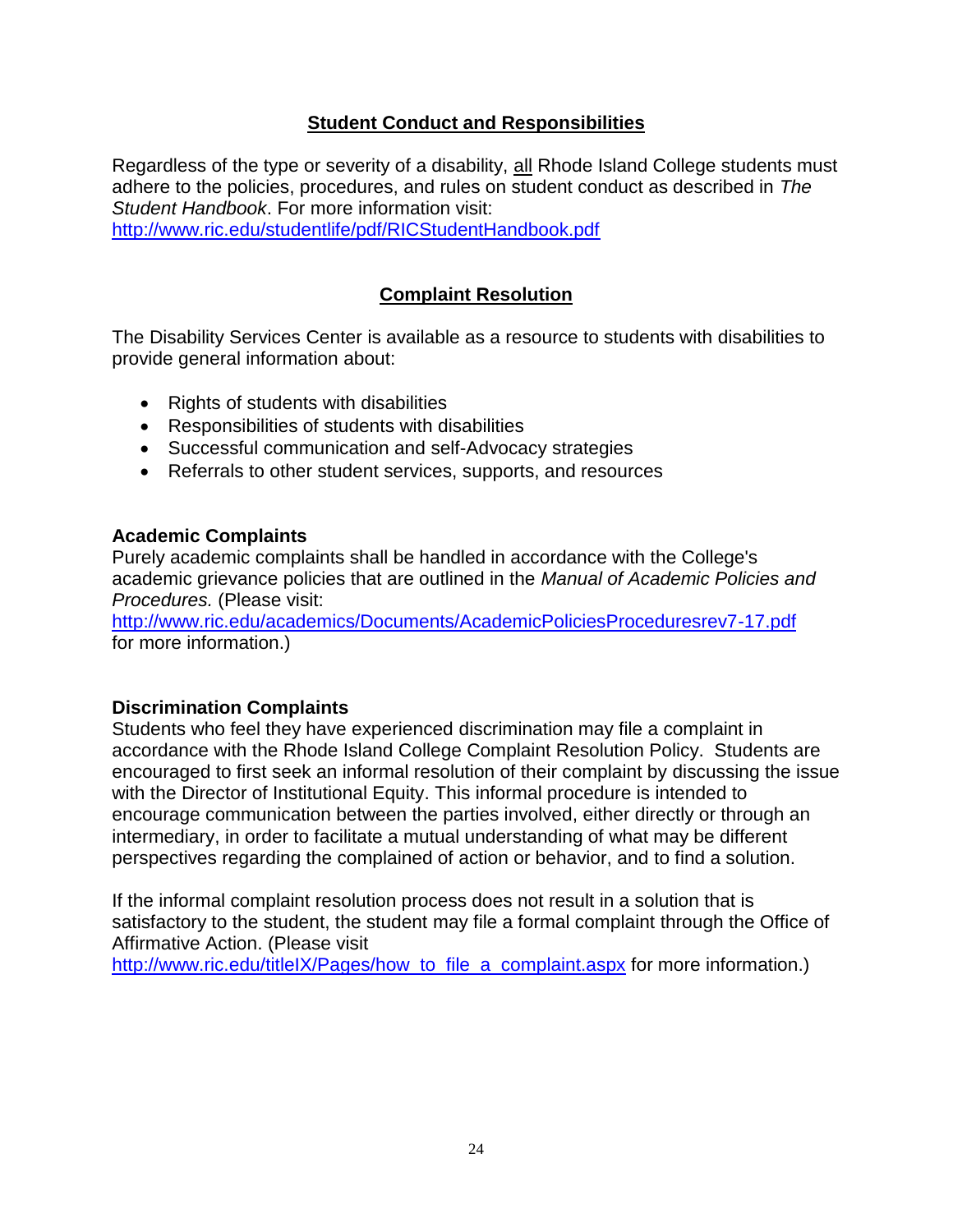#### **Directory of Additional On-Campus Resources**



**College Dining Services:** Phone: 401-456-8207,<http://www.ric.edu/collegedining/index.php>